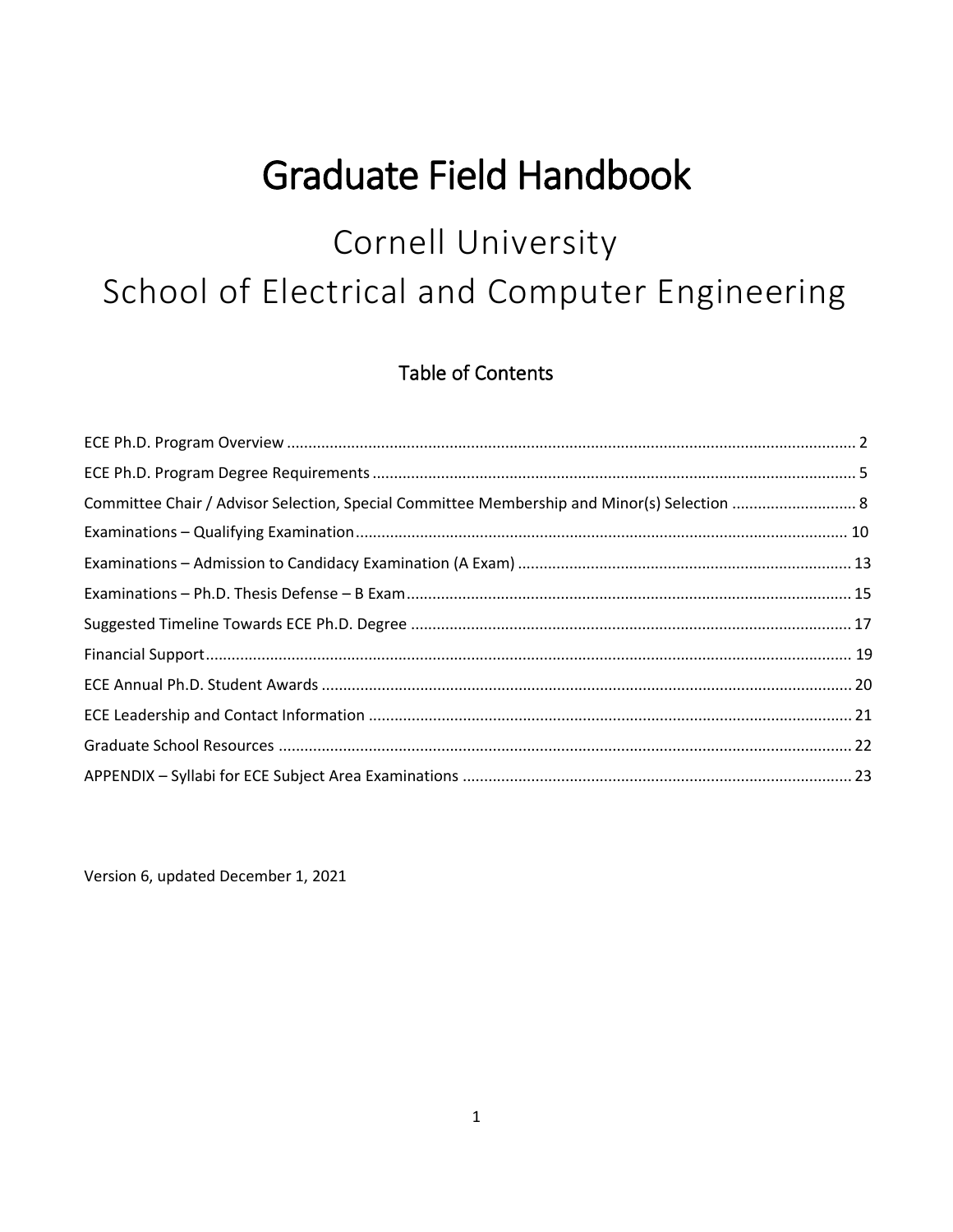# <span id="page-1-0"></span>ECE Ph.D. Program Overview

The Ph.D. Degree Program in the School of Electrical and Computer Engineering at Cornell prepares students for a successful career in research, development and teaching through vigorous coursework and cutting-edge study.

Students will work with our world-renowned faculty as they work together to find solutions to some of today's biggest problems. Whether you're interested in power and energy, bioelectrical engineering, computer architecture, imaging, nanotechnology, photonics, neuroscience, or computing, you'll find your home in Cornell ECE.

Our Ph.D. Program is interdisciplinary, which allows our students to take advantage of a wide variety of research opportunities both in ECE, across both the Ithaca and New York City Tech Campuses.

- Take advantage of the wide range of research opportunities on our campuses through our multidisciplinary program and study anything from physics to bioscience, from mathematics to economics.
- Enjoy the flexibility of determining your individualized curriculum in consultation with your Committee Chair / Advisor and Special Committee Membership.
- Receive advanced training in current technology and engineering design.
- Virtually all of our Ph.D. students receive full financial support in the form of Fellowships, Graduate Research Assistantships and Teaching Assistantships during throughout their Ph.D. Program.
- The financial support covers tuition, a stipend and a student health insurance package. This funding is provided through the duration of a student's Ph.D. Program, providing that they remain in good academic standing, as determined by our Field.
- A Ph.D. from Cornell ECE will empower you to reach your goals and your potential. Our graduates go on to highly successful careers at universities and colleges and in industry and research settings around the world.

### Research and Study Opportunities

Ongoing research activities in electrical engineering involve both theory and experimentation, and range from the atomic scale at which solid-state devices are studied to the global dimensions of geophysical plasmas. Projects currently underway concern the properties of materials, the fabrication of devices from these materials, the interconnection of devices to form systems, and the properties of systems, including control systems, computer systems, systems for transmitting power and information, and systems for processing signals and data.

### Foundations of Information, Networks, and Decision Systems

Communications, networks, cyber-physical systems, energy conversion and power systems, biological and medical systems; coding and information theory, machine learning and statistical inference, adaptive control, image and video processing and compression.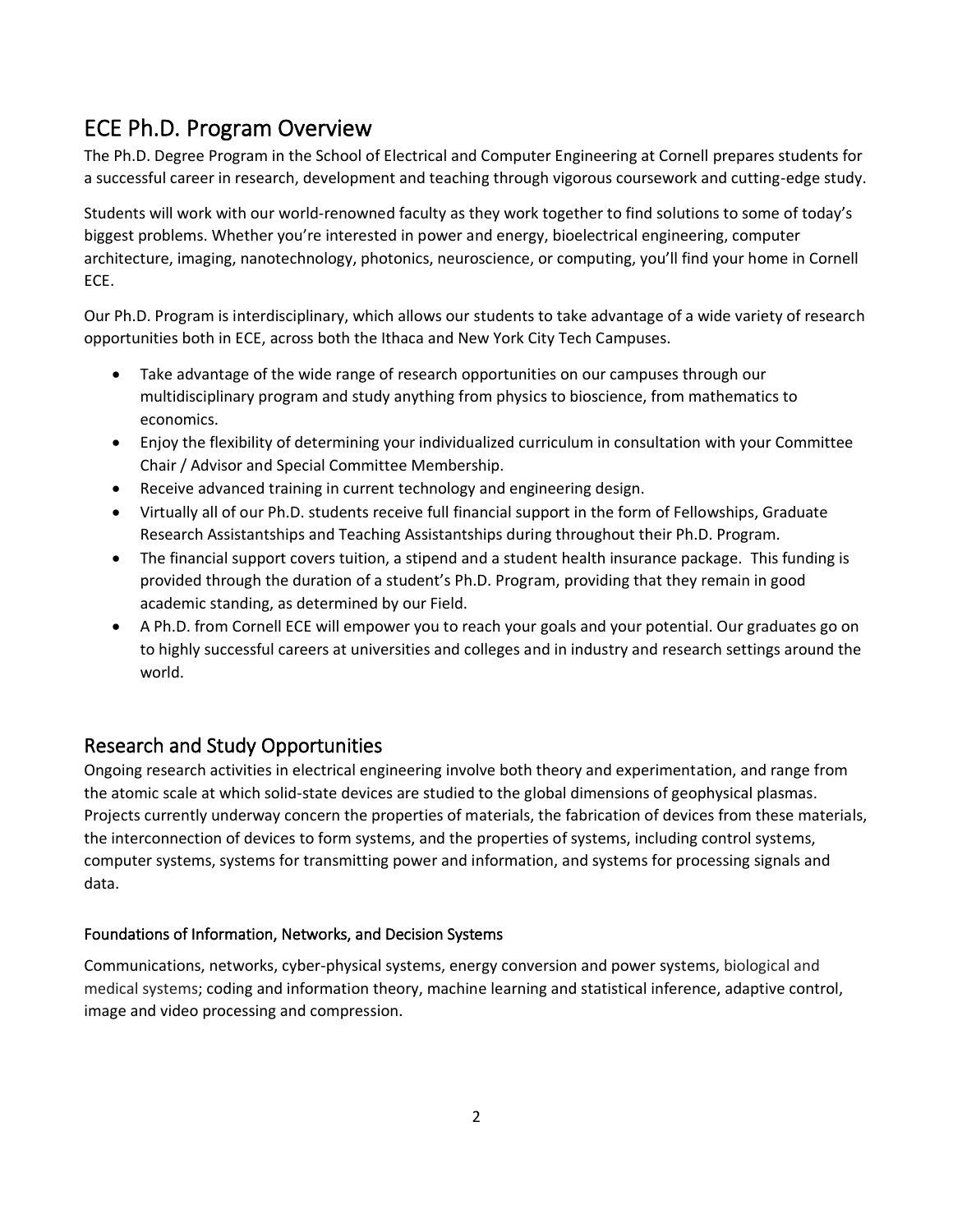#### Computer engineering and robotics

Computer architecture, computer systems, parallel and distributed processing, cloud computing, embedded systems, and computer networks; VLSI design, hardware verification, CAD, and simulation; robotics, embodied computation, hardware/software co-design, and micro robotics.

#### Plasma physics, space science and engineering, and electromagnetics

Upper atmosphere, ionospheric and magnetospheric science, radar, satellites, and sounding rockets; fusion, solar system, and fundamental plasmas; pulsed power, electron and ion beams, and plasma radiation; plasma fabrication; electromagnetics.

#### Solid-state electronics and optoelectronics

Electronic, magnetic and optoelectronic materials and devices; devices, circuits, and system integration; beyond-CMOS devices and circuits; power electronics; photonics; microwave and millimeter-wave devices and systems; sensors and actuators, micro- and nanoelectromechanical systems.

### Intended Student Learning Outcomes

The first important goal of the ECE Ph.D. education is to ensure that our graduates can define and solve an important ECE problem. This requires that they apply fundamental ECE knowledge to a novel concept, synthesize useful techniques from relevant areas, and make discovery that impacts society. The graduate Ph.D. should be prepared broadly, not just in the specific area of the dissertation topic, but also for a career on the forefront of knowledge making contributions to engineering applications.

Effective teamwork and dissemination of research results demand that an ECE Ph.D. master and demonstrate effective communication skills in writing, speaking and public presentations. The Ph.D. candidates are expected to acquire these skills as part of their course work and research projects, and should be involved in generating journal publications and conference presentations for both active learning and knowledge distribution. These communication skills are essential for practicing engineers. Practicing engineers also need to be ethically responsible and understand the social impacts of their work. ECE Ph.D. students are expected to adhere to the highest standards of professional conduct in their research and abide by the IEEE Code Ethics.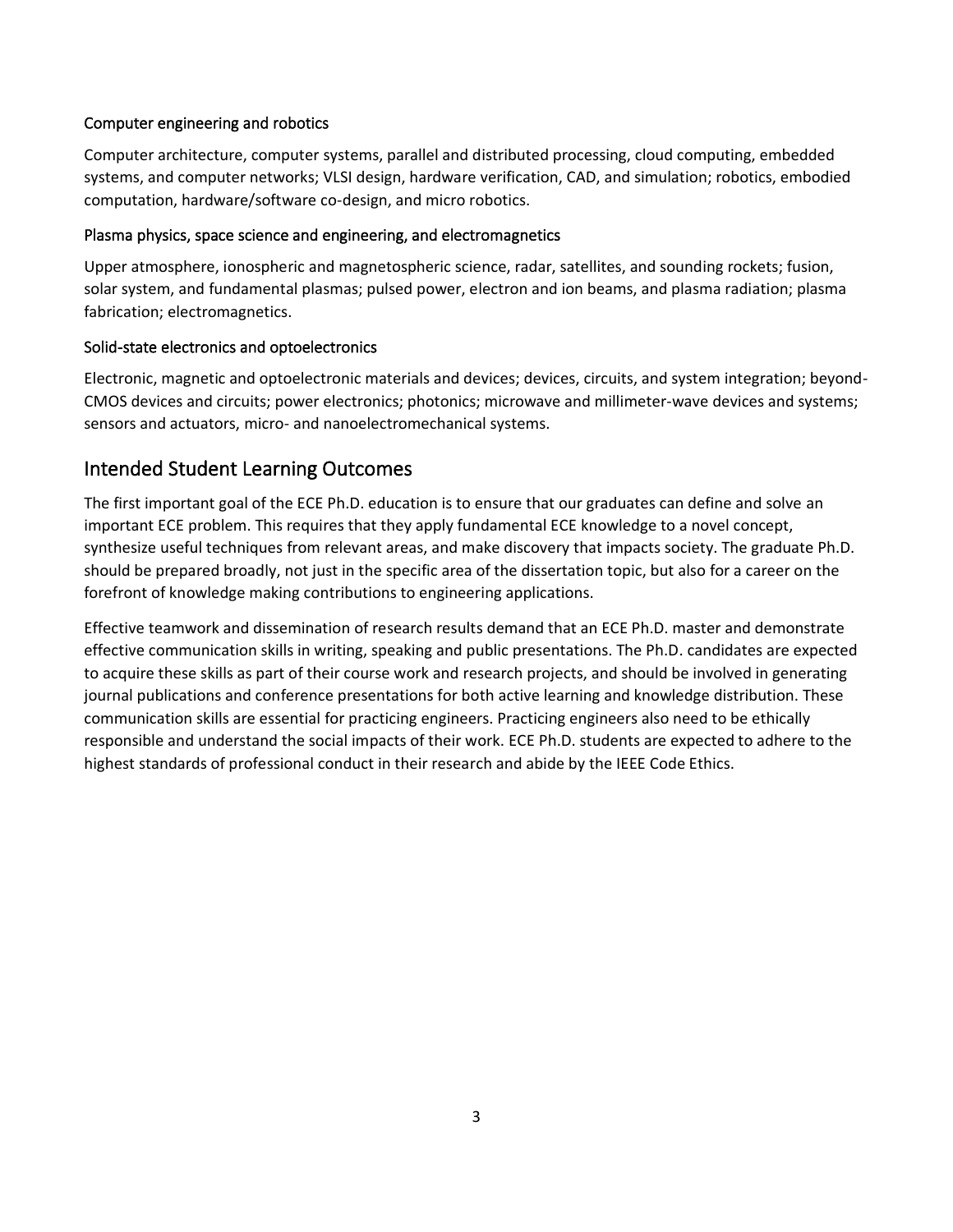# ECE Ph.D. Program Degree Requirements

### Residency Requirement

Timeline - There is a One (1) Semester Residency Requirement for all first-year ECE Ph.D. students enrolled at the Cornell Ithaca Campus in their First Semester of Enrollment.

- 1. All new incoming Students will be required to enroll at the Cornell Ithaca Campus and take courses during their First Semester of Enrollment in the ECE Ph.D. Program.
- 2. Ph.D. students will initiate their Committee Chair / Advisor Selection Process from the members of the ECE Graduate Field Faculty located at either the Cornell Ithaca Campus, or, the Cornell New York City Tech Campus.
- 3. Ph.D. students who may choose to work with a Committee Chair / Advisor at the Cornell New York City Tech Campus will be allowed to relocate to New York City as early as the beginning of their Second Semester of Enrollment in the ECE Ph.D. Program.

### Course / Credit Hour Requirements

Timeline – To be completed prior to, or during the Third Year of Enrollment; Must be completed prior to the Scheduling of the A Exam

- All ECE Ph.D. students will be required to enroll in at least Eight (8) Credit Hours of ECE Courses, earning a Letter Grade of a "B" or better.
- All courses should be at the **5000 Level or Above**
- Students must complete the Eight (8) Credit Hour Course Requirement *prior to the completion of their Admission to Candidacy Examination (A Exam)*.
- More detailed information can be found online here.

# Responsible Conduct of Research (RCR) – Online "Foundational" Course

Timeline – To be completed before end of first academic year of enrollment

- The Cornell Graduate School requires that all first-year graduate students complete the Responsible Conduct of Research "Foundational" Course.
- The Course consists of four modules authorship, peer review, plagiarism, research misconduct (data falsification, data fabrication, plagiarism).
- Students are strongly encouraged to complete the course during their first semester; you will be required to complete it *before the end of your first year*.

### Committee Chair / Advisor Selection

Timeline – To be completed by End of First Semester of enrollment *encouraged*; End of First Academic Year of enrollment *required*

• First-year Ph.D. students are *strongly encouraged* to make their Committee Chair / Advisor selection before the end of their first semester of enrollment; *you will be required to do so before the completion of your first year of enrollment.*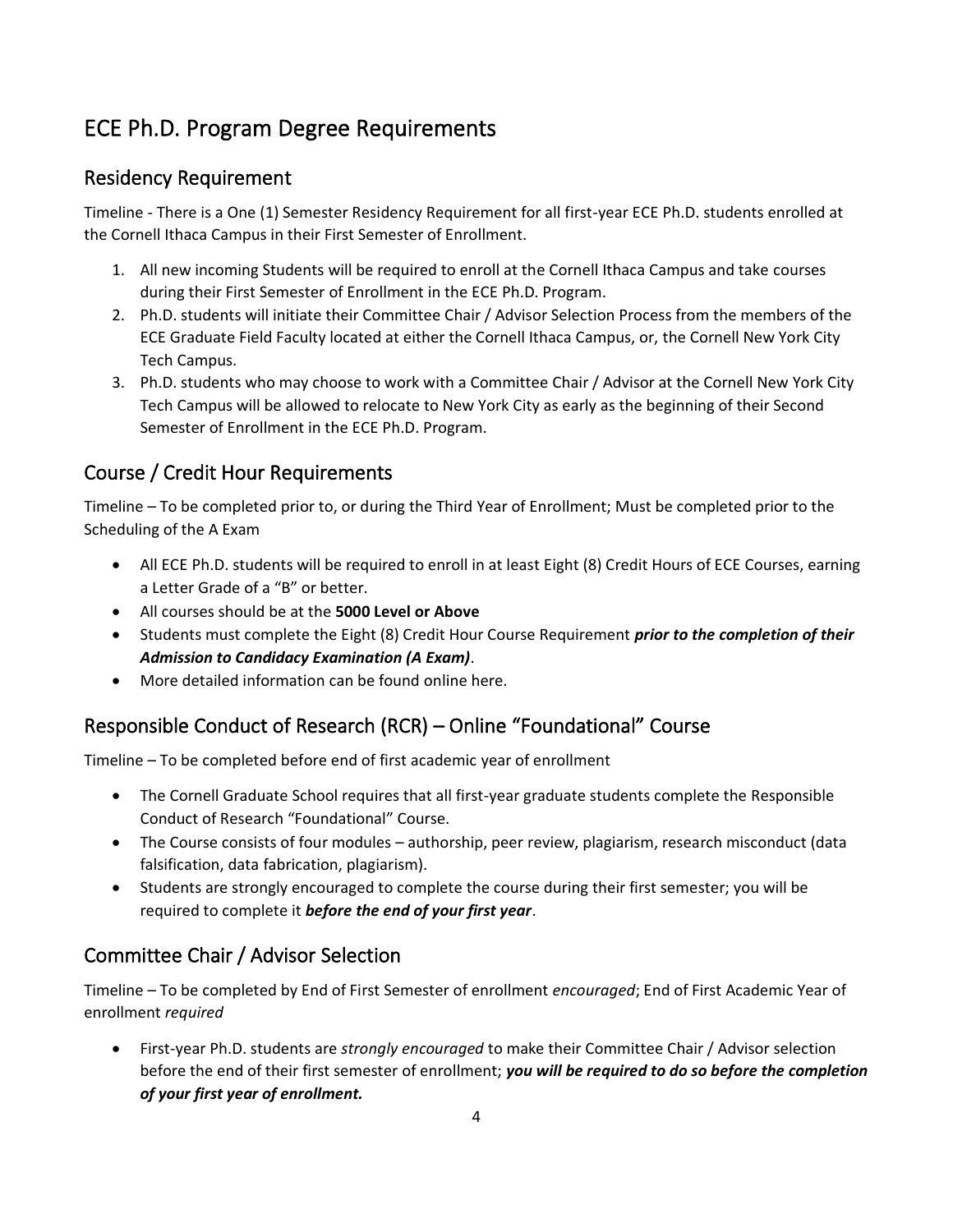- <span id="page-4-0"></span>• Students may only select an [ECE Graduate Field Faculty Member](https://www.ece.cornell.edu/ece/faculty-directory) to serve as their Committee Chair / Advisor; no exceptions will be allowed.
- Students can officially nominate their Committee Chair / Advisor via the student.
- More detailed information can be found [online here](https://www.ece.cornell.edu/ece/programs/graduate-programs/phd-program/phd-advisorcommittee-chair-and-special-committee-minor) as well as on Page 9.
- Students are strongly encouraged to complete the course during their first semester; you will be required to complete it *before the end of your first year*.

## Qualifying Examination

Timeline – To be completed by the Fourth Semester of Enrollment. Subject Area Exams are held annually near the end of the Spring Semester, usually in mid-April.

- All first-year ECE Ph.D. students will be required to participate in a Qualifying Examination (Q Exam). This will generally occur during the Second Semester of enrollment, usually in the spring semester.
- Each student must pass a total of Two (2) Subject Area Exams.
- More detailed information regarding the Q Exam format, timing, syllabi and specifics regarding the Subject Area Exams can be found [online here](https://www.ece.cornell.edu/ece/programs/graduate-programs/phd-program/phd-examinations/qualifying-examination-q-exam) as well as on Pages 11 - 13.

### Minor Committee Membership Selection

Timeline – To be completed by end of Third Semester of Enrollment

- The Cornell Graduate School requires that all Ph.D. students complete the selection of their Special Committee Membership which will consist of their Advisor / Committee Chair, and Two (2) Minor Committee Members, prior to the end of their *Third Semester of Enrollment*.
- Students may select their Two (2) Minor Committee Members from any of [Fields of Graduate Study at](https://gradschool.cornell.edu/academics/fields-of-study/fields) Cornell.
- Selection will be done in conjunction with input from your Advisor / Committee Chair.
- More detailed information on the selection process can be found [online here.](https://www.ece.cornell.edu/ece/programs/graduate-programs/phd-program/phd-advisorcommittee-chair-and-special-committee-minor)
- You will be required to nominate and form your Special Committee Membership (Advisor / Committee Chair, two Minor Members) *before the end of your third semester of enrollment*.
- More detailed information can be found on Page 9 10.

# Graduate Annual Review (GAR)

Timeline – To be completed by the Fourth Semester of Enrollment in April/May.

- The ECE Graduate Field Faculty Membership meets annually near the end of the Spring Semester for the Graduate Annual Review (GAR).
- The purpose of this meeting is to determine if ECE Ph.D. students have made the necessary academic progress in the early part of their Ph.D. Program.
- Factors determining successful progress will include official nomination of your Advisor / Committee Chair, Course Work Record to date, performance in Research and/or Teaching (if applicable) and performance on the Subject Area Examinations as part of the Q Exam.
- Results will be provided to students in the form of an official letter from the Field directly following the GAR.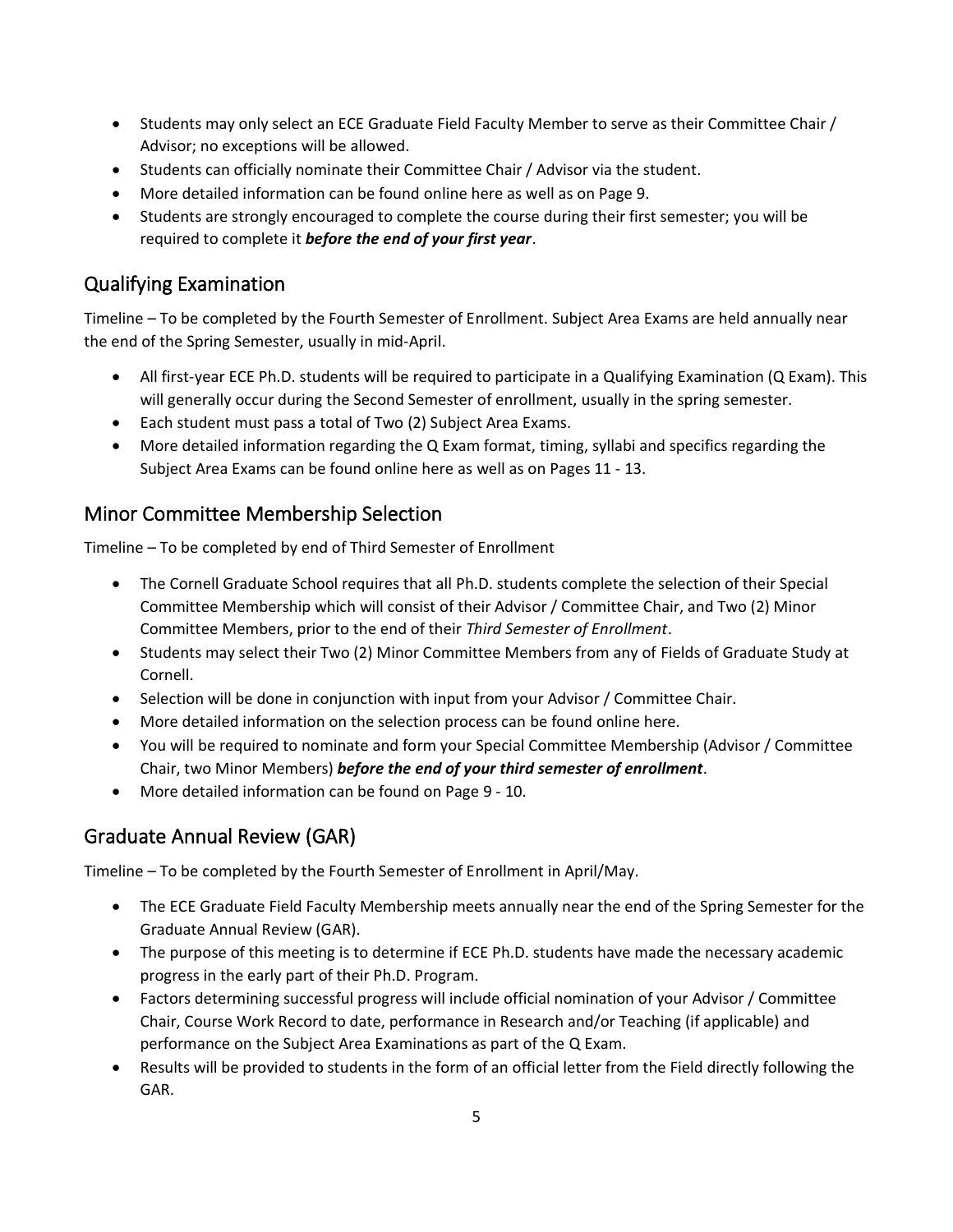Timeline – For Students attempting to re-take failed Subject Area Exam(s) from first year, they will participate in a Second GRA near the end of the Fourth Semester in the Second Year of Enrollment in April/May

### Student Progress Review (SPR)

Timeline – Beginning with the Second Year of Enrollment (generally the Fourth Semester) in May/June; occurs annually during same timeframe to follow each subsequent year

- *Beginning with the second year of graduate study*, all research-based degree students (MS, PhD) are required by the Cornell Graduate School to participate annually in the SPR.
- The SPR is the opportunity for students to have a formal conversation regarding their academic progress and future plans.
- Students fill out an online form that will include details regarding their recent accomplishments, identifying challenges and setting goals.
- The Advisor / Committee Chair reviews the document beforehand, and then will formally meet with the student to discuss its contents.
- The Advisor / Committee Chair will indicate whether the student's progress has been Excellent, Satisfactory, Needs Improvement, or Unsatisfactory.
- This will take place annually towards the completion of the Spring Semester.
- More information can be found [online here](https://test-graduate-school.pantheonsite.io/academic-progress/requirements-milestones/student-progress-review/).

## Admission to Candidacy Examination (A Exam)

Timeline – To be Scheduled/Completed during the Fifth or Sixth Semester in Third Year of Enrollment

- The Cornell Graduate School requires that all Ph.D. students must schedule and attempt their Admission to Candidacy Examination (A Exam) *prior to the start of their Seventh Semester of enrollment*.
- This is a comprehensive exam that gauges students' knowledge of their chosen research area and their readiness for independent research.
- This is an oral examination, administered by the members of the student's Special Committee.
- The exam typically begins with a presentation of preliminary research results and future plans by the student.
- The Special Committee members ask questions on the presentation as well as on general knowledge relevant to the student's research area(s).
- In this exam, students are expected to demonstrate broad knowledge in their research area as well as communication and presentation skills.
- Successful completion of the A Exam may result in the student earning a Non-Thesis Master of Science (MS) degree, providing the student's Committee Membership deems it appropriate.
- More information can be found [online here](https://www.ece.cornell.edu/ece/programs/graduate-programs/phd-program/phd-examinations/admission-candidacy-examination-exam) as well as on Pages 14 15.

# Thesis Defense / B Exam

Timeline – To be Scheduled/Completed by the Tenth Semester in the Fifth Year of Enrollment

• The Cornell Graduate School requires that all Ph.D. students must schedule and attempt their B Exam *prior to the conclusion of their Fourteenth Semester of enrollment*.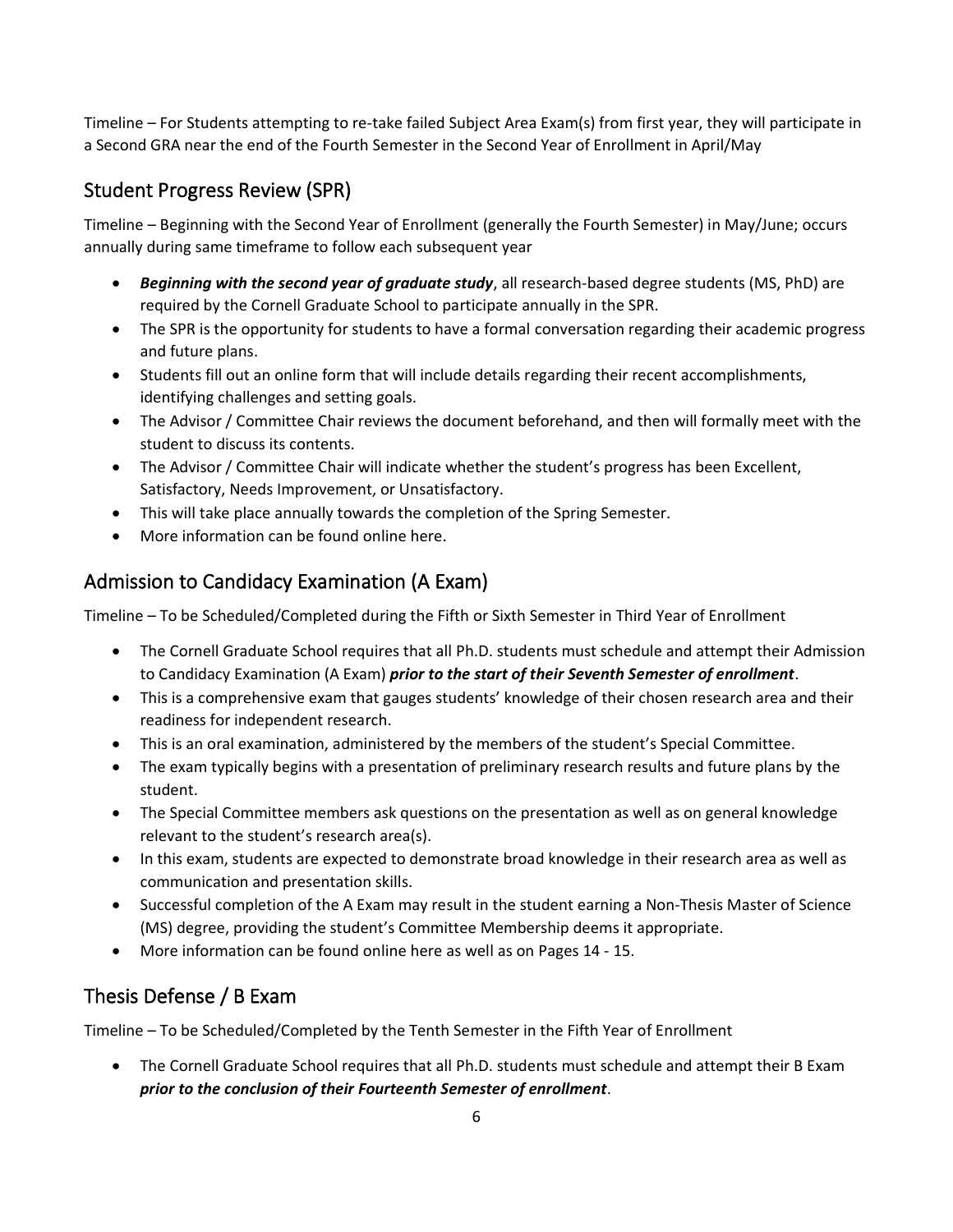- This is an oral examination, administered by the members of the student's Special Committee.
- The main component of the exam is a public presentation of the scholarly content of the Ph.D. dissertation, and is open to the public for dissemination and defense of findings.
- A successful candidate is expected to clearly demonstrate unique and novel ideas in this presentation, and be able to convey them to an audience of critical experts with a balanced presentation of key findings, and a well written dissertation that will become part of the public record.
- A pass of the B exam indicates completion of a Ph.D. program and completion of a dissertation with significant scholarly content and impact in the field of study.
- More information can be found [online here](https://www.ece.cornell.edu/ece/programs/graduate-programs/phd-program/phd-examinations/phd-thesis-defense-b-exam) as well as on Pages 16 17.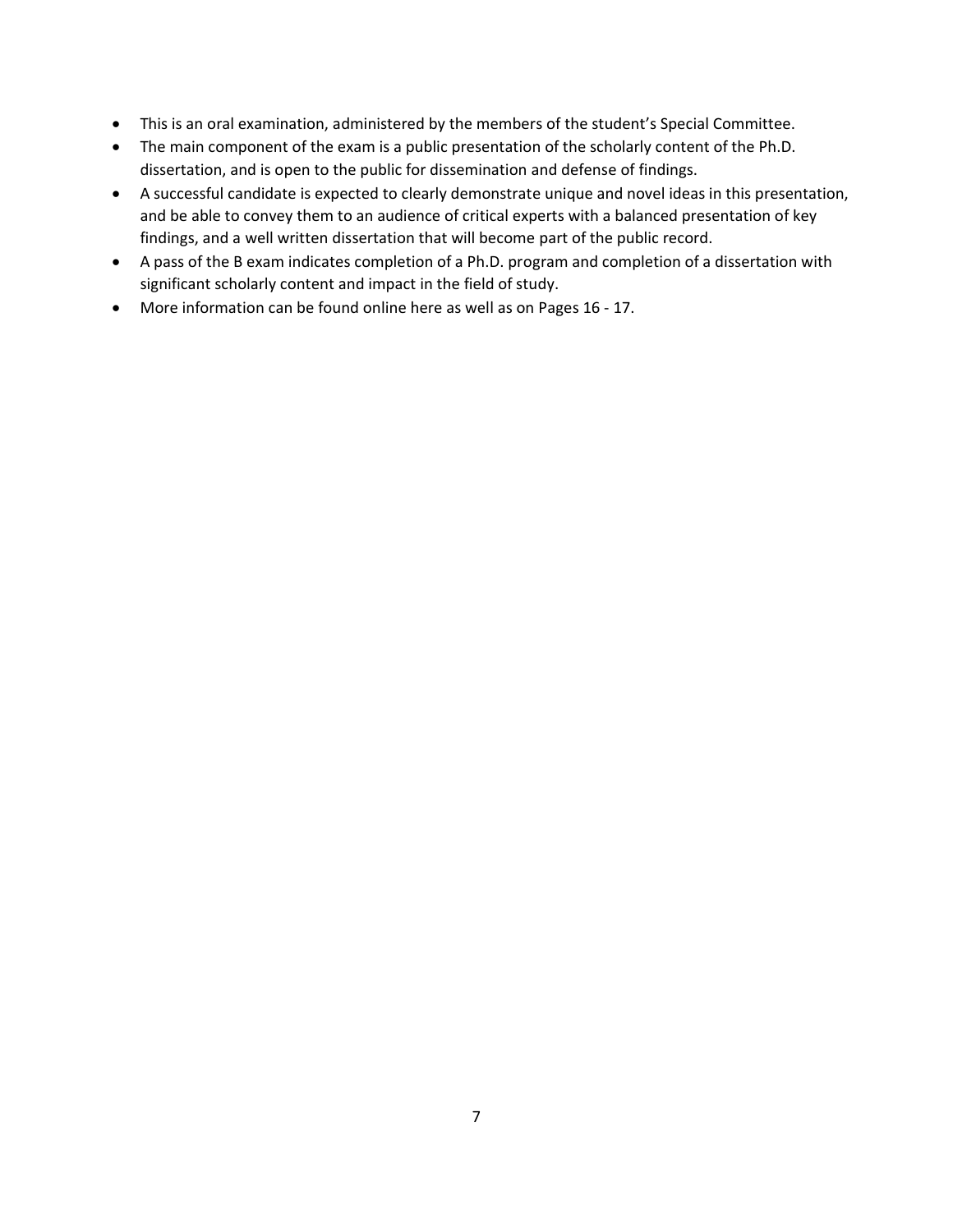# Committee Chair / Advisor Selection, Special Committee Membership and Minor(s) Selection

### Committee Chair / Advisor Selection

- 1. All ECE Ph.D. Students are *encouraged* to make their formal selection of their Committee Chair / Advisor from the members of the ECE Graduate Field Faculty *by the end of their first semester of enrollment*.
- 2. All ECE Ph.D. Students are *required* to make their formal selection of their Committee Chair / Advisor from the members of the ECE Graduate Field Faculty *by the end of their first year of enrollment*, in order to be considered making the necessary academic progress as determined by the Field.
- 3. The Committee Chair / Advisor must be a member of the ECE Graduate Field Faculty.

ECE Ph.D. students must nominate their Advisor / Committee Chair via the student.

### Special Committee Membership Selection; Selection of Minor Members

Special Committee Membership will consist of Three (3) Faculty Members. The First will be the Committee Chair / Advisor. The Second Two will be considered the Minor Committee Members of the Committee.

- 1. The Committee Chair / Advisor must be selected from the ECE Graduate Field Faculty membership
- 2. The Two Minor Members may be selected from any of the current Cornell Graduate Faculty.

ECE Ph.D. students must nominate their Committee Chair / Advisor and Minor Committee Members via the student.

The selection of the Two Minor Members and the completion of the Special Committee Membership nominations must be done *no later than the end of the* **Third Semester of Enrollment**.

It should be noted that a Student's Special Committee Membership can have more than Three (3) Faculty Members.

Students may nominate an additional Minor Committee Member if they choose to.

Faculty Members who are not a part of a Cornell Graduate Field or affiliated with Cornell University may be included as part of the Special Committee as an Ad Hoc Committee Member. The submission of an [Ad Hoc](https://gradschool.cornell.edu/wp-content/uploads/2020/01/Ad-Hoc-Committee-Member-Request-VD.pdf)  Committee Request form to the Cornell Graduate School is required for consideration.

### Choosing a Minor / Selection of Minor Committee Members

All Ph.D. students at Cornell are required to participate in Two Minors that will be overseen by the Two Minor Members of the Special Committee. They will each represent the Field and its requirements to satisfy the Minor.

In ECE, many Ph.D. students will opt to nominate an ECE Graduate Field Faculty Member as one of their Minor Members, representing the Field ECE on their Special Committee. (Note, this is not a requirement, but it is fairly common.)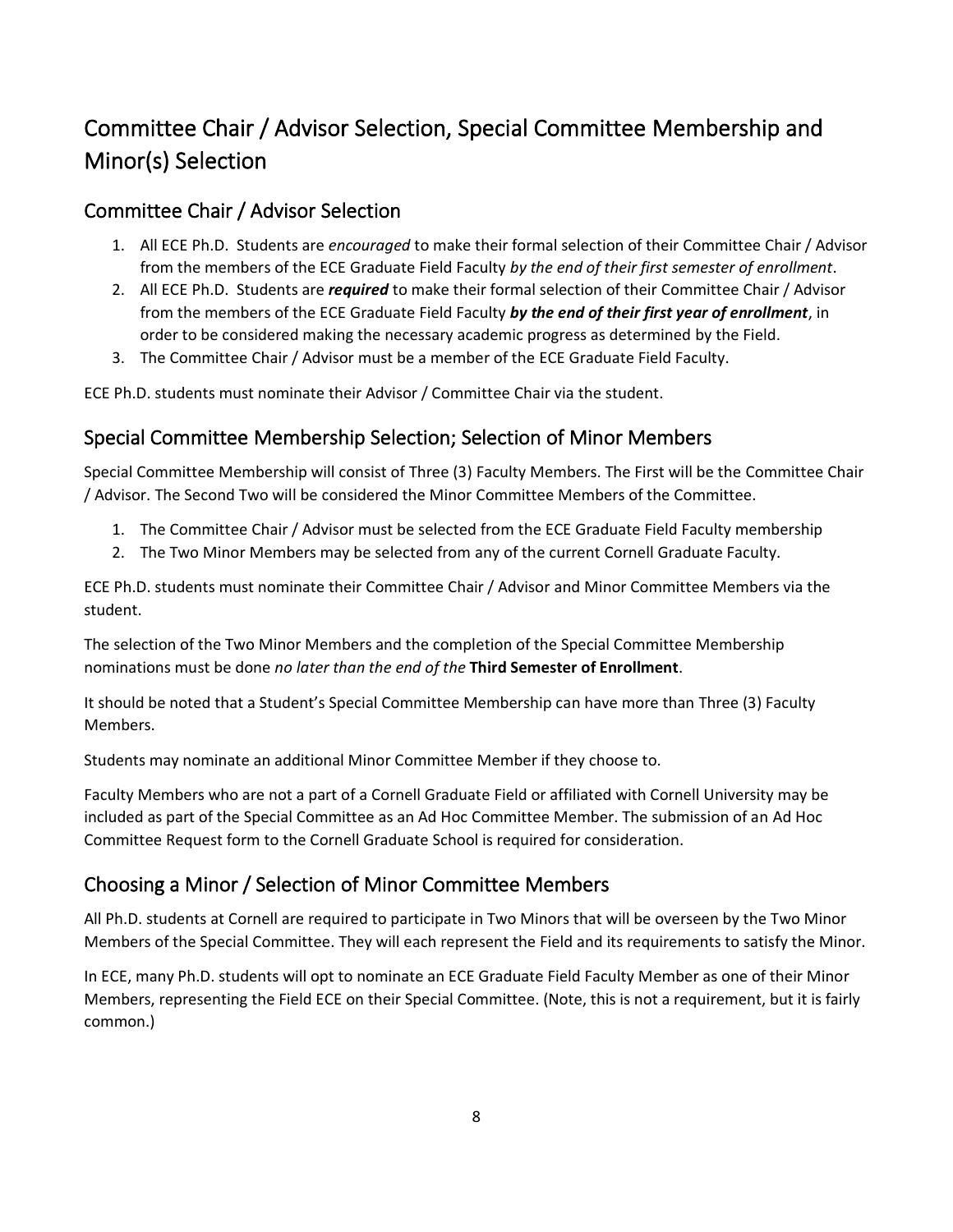# <span id="page-8-0"></span>Satisfying the Minor Requirements

Since all Ph.D. students are required to have Two (2) Minor Members as part of their Special Committee, which means that the Minor Requirements for each of the Two (2) Graduate Fields of each Minor Member must be specifically satisfied.

Students will need to inquire from the Faculty Members that they ask to join their Special Committee as Minor Members what their requirements are in order to effectively satisfy the Minor for each of their Graduate Fields.

There is no level of consistency in the ways that Minor Requirements are to be satisfied. They are "Field specific," in that they are determined by each individual Graduate Field. Some have very specific requirements that must be adhered so, while others leave the requirements up to the judgement of the Faculty Member themselves. After speaking to the Faculty Member, it is advised to contact the Graduate Field directly as well, in order to be certain.

In many cases, the Minor Requirements will consist of specific courses that will need to be taken and a particular Letter Grade that must be earned as a result.

Be aware that the Graduate Field of ECE *has no specific Minor Requirements*. The Minor Requirements are left up to the individual Faculty Member to determine was is most appropriate in each individual student's case what should be done to satisfy the Minor.

# Changing Special Committee Membership

Students may change their Special Committee Membership at any time during their Ph.D. Program.

- Special Committee Membership changes after the completion of the A Exam will require the Dean's approval from the Cornell Graduate School.
- A Student cannot schedule their B Exam within Three (3) Months of making a Special Committee Membership change.
- Changing the Committee Chair / Advisor should be discussed in advance with the Director of Graduate Studies.
- It should be noted that any Special Committee Membership changes will require the approval from all Members of the newly formed Committee, including the Committee Chair / Advisor.
- Any Member of the Special Committee, including the Committee Chair / Advisor, has the right to resign at any time.

It is the responsibility of the student to reconstitute their Special Committee Membership. Failure on the part of the student to reconstitute their Special Committee will result in them not being permitted to continue to register as a student in the Graduate School.

More information can be found on the [Cornell Graduate School's web site](https://gradschool.cornell.edu/academic-progress/requirements-milestones/special-committees/changing-your-committee/).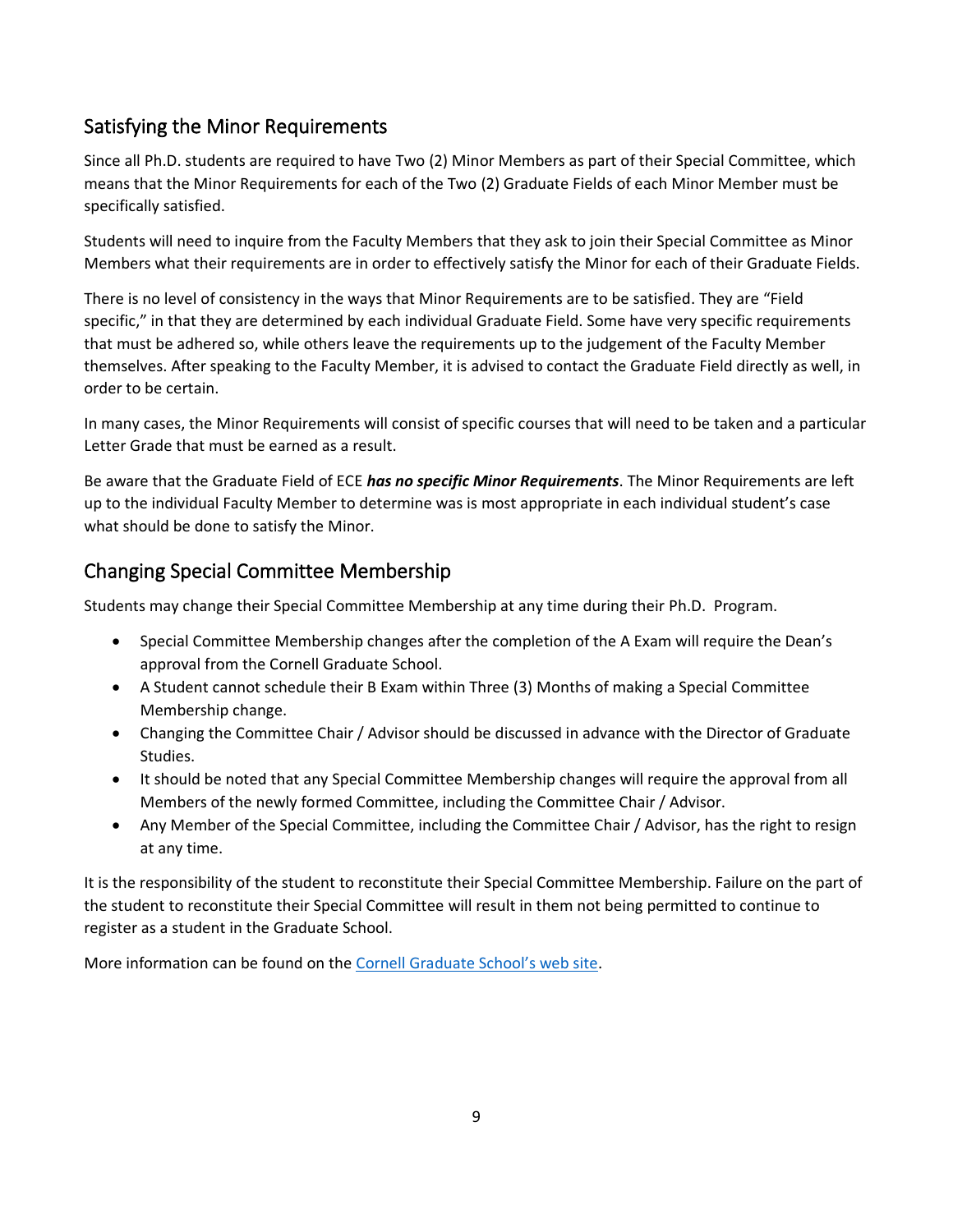# Examinations

All ECE Ph.D. students must participate and successfully complete a total of Three (3) separate examinations in order to earn their degree in the Field of ECE.

### Qualifying Examination

### Guidelines

The following is a set of guidelines to govern the administration of the School of Electrical and Computer Engineering (ECE) Graduate Field's Qualifying Examination. The purpose of these guidelines is to create a uniform, rigorous standard by which the ECE Graduate Field can assess the qualifications and preparation of students to continue in the ECE Ph.D. Program.

### Format of the Qualifying Examination

The Qualifying Examination is an assessment of the qualification of incoming graduate students for a graduate program in the Field of Electrical and Computer Engineering. The overall outcome of the Qualifying Examination is determined during the Graduate Annual Review (GAR) by the entire ECE Field Faculty and holistically considers the following components to achieve one of two possible outcomes.

- Results for a Set of Subject Area Examinations
- Grades for all Graduate Level Coursework taken at Cornell to date
- Direct input from the student's Committee Chair / Advisor describing the student's Research Progress
- Direct input from the members of the ECE Graduate Field Faculty describing the student's Progress **and Demeanor as an ECE Ph.D. Student**

### Outcomes of the Qualifying Examination

- **PASS** Based on the above points of criteria, the student will have demonstrated the necessary ability and aptitude to continue in the ECE Ph.D. Program. A Pass may be determined by an outcome of "Excellent" or "Satisfactory."
- **FAIL** Based on the above points of criteria, the student has not demonstrated the necessary ability to effectively continue in the ECE Ph.D. Program. The student will be instructed to meet with the Director of Graduate Studies and his/her Committee Chair / Advisor to discuss the proper course of action. A Fail will be determined by an outcome of "Unsatisfactory."

### Timing of the Qualifying Examination

- The student's Qualifying Examination results will be considering during the Graduate Annual Review (GAR), which usually takes place soon after the Subject Area Examinations are completed.
- The Qualifying Examination is offered once a year, at the end of the Spring Semester.
- Students are eligible to participate in the Qualifying Examination at any time during their first Four (4) Semesters of Enrollment of graduate study in the ECE Ph.D. Program.
- Students must successfully complete the Qualifying Examination by the end of their **Fourth Semester** of enrollment of graduate study in the ECE Ph.D. Program, in order to remain in good academic standing as determined by the Field of Electrical and Computer Engineering.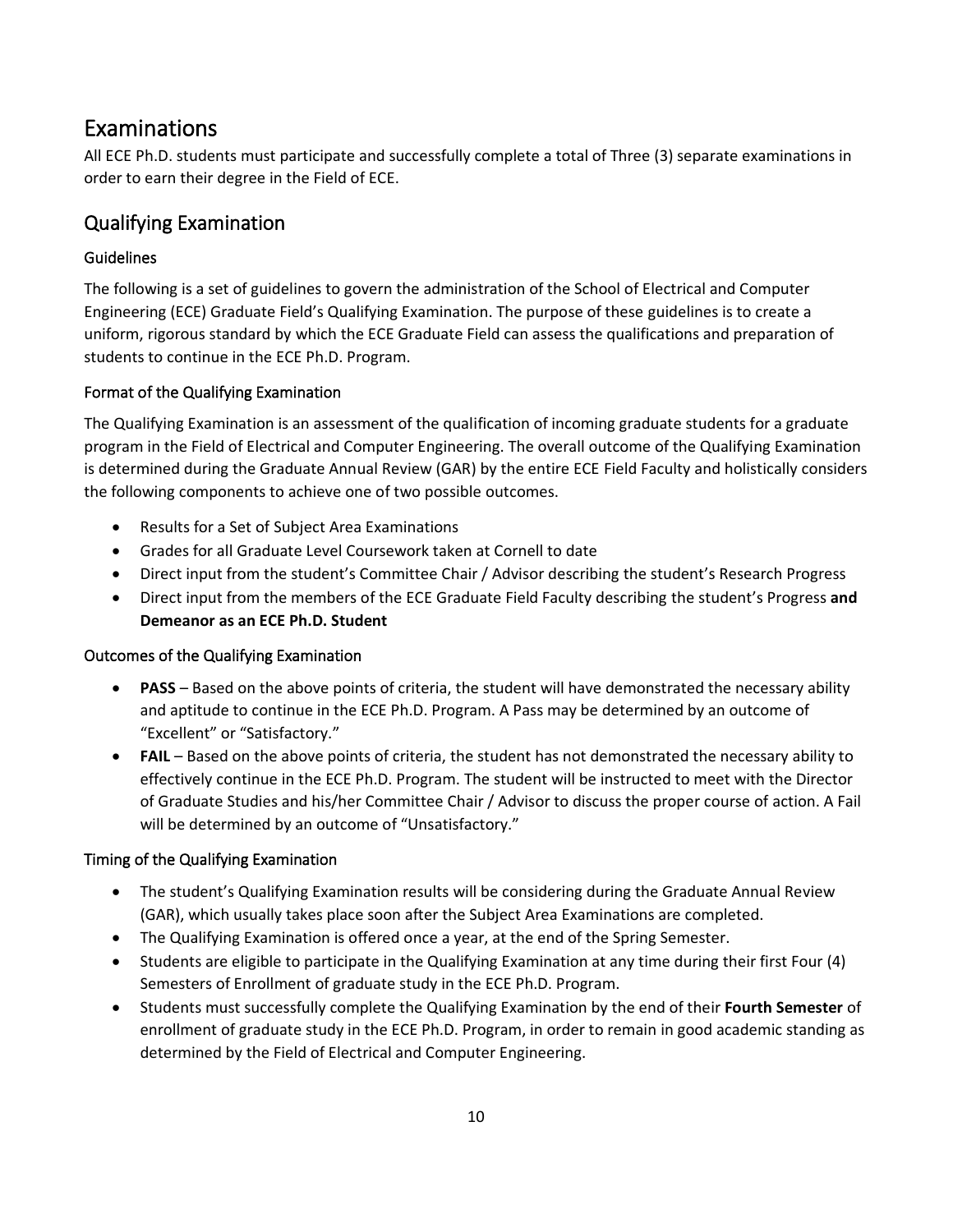# Subject Area Examinations

### Format of the Subject Area Examinations

- Subject Area Examinations are oral examinations with a duration of 20 30 minutes each.
- Each Subject Area Examination will focus on a specific subject within the ECE Graduate Field. They include the following Eight (8) separate subjects.
	- 1. Random Processes and Probability
	- 2. Computer Architecture
	- 3. Computer Systems
	- 4. Circuits and Devices
	- 5. Solid State and Quantum
	- 6. Electromagnetics and Optics
	- 7. Digital VLSI
	- 8. Linear Systems
- Each Subject Area Examination will focus on material covered in a reasonable undergraduate curriculum on Electrical and Computer Engineering. Subject Area Examinations will have an associated syllabus to act as a study guide.
- Subject Area Examinations are administered by a Two (2) Person Committee consisting of ECE Graduate Field Faculty Members acting as examiners that are well-versed in the corresponding subject.
- The Subject Area Examination Committee of examiners must not include a Student's Committee Chair / Advisor.

#### Subject Area Examination Outcomes

For each Subject Area Examination, the Subject Area Examination Committee of examiners will render One (1) of Three (3) Possible Outcomes:

- **EXCELLENT**  Student has demonstrated an excellent understanding of the corresponding Subject Areas that exceeds the expectations of a reasonable Ph.D. Candidate within the ECE Graduate Field.
- **SATISFACTORY** Student has demonstrated a satisfactory understanding of the corresponding Subject Areas that meets the expectations of a reasonable Ph.D. Candidate within the ECE Graduate Field.
- **UNSATISFACTORY**  Student has demonstrated an unsatisfactory understanding of the corresponding Subject Areas that is beneath the expectations of a reasonable Ph.D. Candidate within the ECE Graduate Field.

The Subject Area Examination Committee of examiners will provide a written review of the student's performance on the Examination(s) and the justification for the awarded outcome.

Achieving an outcome of either **EXCELLENT** or **SATISFACTOR**Y on Two (2) or more Subject Area Examinations covering at least Two (2) separate Subjects is sufficient to complete the exam criteria of the Qualifying Examination.

#### Timing of the Subject Area Examinations

• Subject Area Examinations are administered annually during a one-week period near the end of the Spring Semester.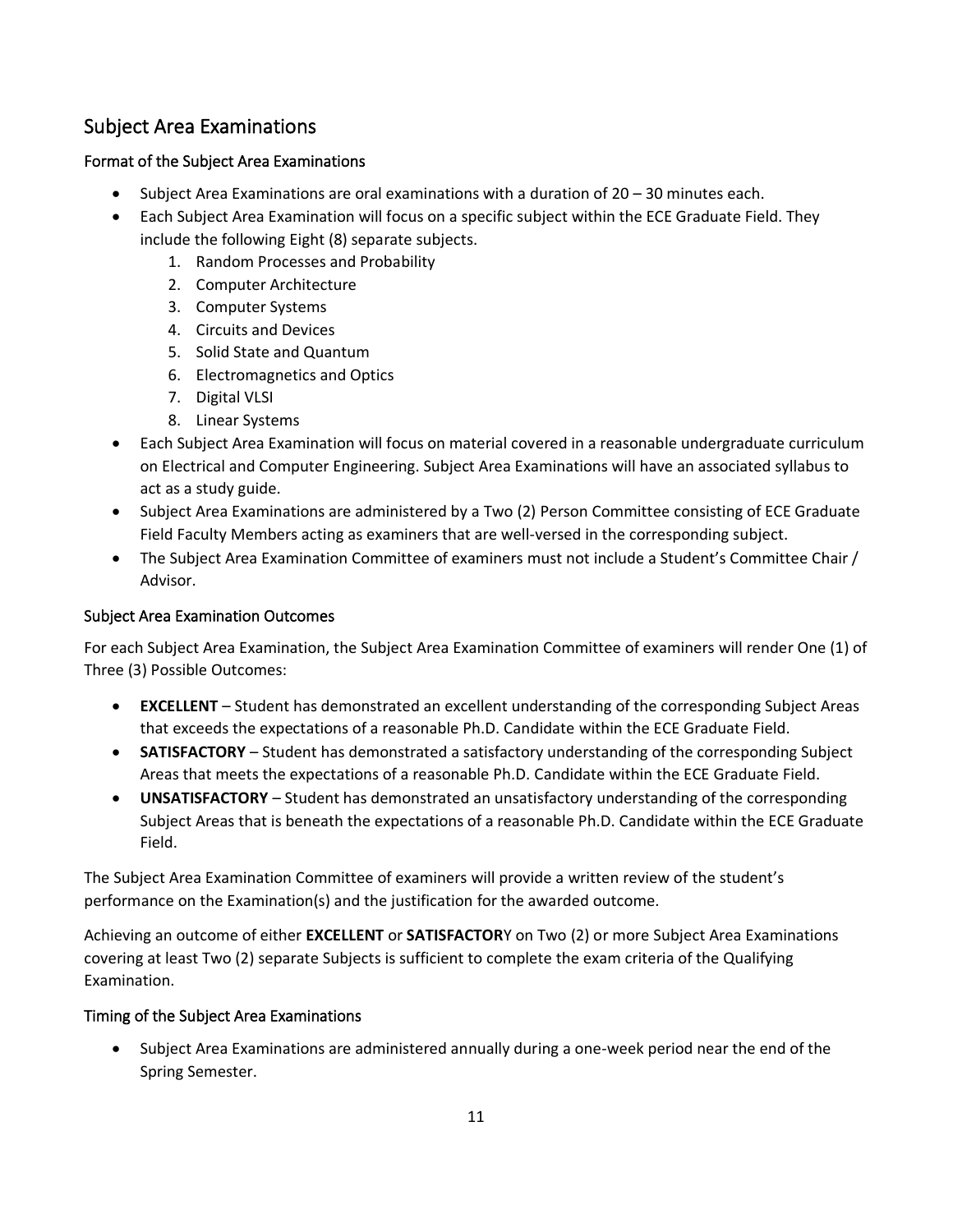- The scheduled dates of the Subject Area Examinations are determined by the ECE Director of Graduate Studies each year and will be announced in advance.
- Subject Area Examinations may potentially be administrated at other times due to family, medical emergency or other exceptional circumstances only, as determined by the ECE Director of Graduate Studies.
- Students are encouraged to take Two (2) Subject Area Examinations on Two (2) Separate Subjects in their first year of enrollment of graduate study in the ECE Ph.D. Program.

#### Appeals of Subject Area Examination Results

- 1. Students may appeal the results of a Subject Area Examination if they believe that an error has been made in their case.
- 2. The student must file a written appeal to the ECE Director of Graduate Studies **within One (1) Week** of receiving the results of the Subject Area Examination.
- 3. The written appeal must be in the form of a formal, signed letter detailing the specific reasons why the student believes the outcome of the Subject Area Examination should be changed.
- 4. A finalized decision regarding the written appeal will be rendered by the ECE Director of Graduate in consultation with the Graduate Committee.

#### Requests for Accommodation for Students with Disabilities

- In compliance with the [Cornell University's Policy and Equal Access Laws](https://hr.cornell.edu/our-culture-diversity/diversity-inclusion/equal-opportunity-and-affirmative-action), the School of Electrical and Computer Engineering are happy to discuss appropriate academic accommodations that students with disabilities may require in order to participate in the Subject Area Exams as part of the Qualifying Examination.
- Requests for academic accommodations should occur at least **One (1) Month** in Advance of the Qualifying Examination and Subject Area Exams, in order to make any and all necessary arrangements. ECE encourages students to register with the student to verify their eligibility for suitable accommodations.

Please see the Appendix on Pages 25 - 31, for detailed copies of the Subject Area Examination Syllabi.

All [Subject Area Examination Syllabi information](https://www.ece.cornell.edu/ece/programs/graduate-programs/phd-program/phd-examinations/qualifying-examination-q-exam) is also available online.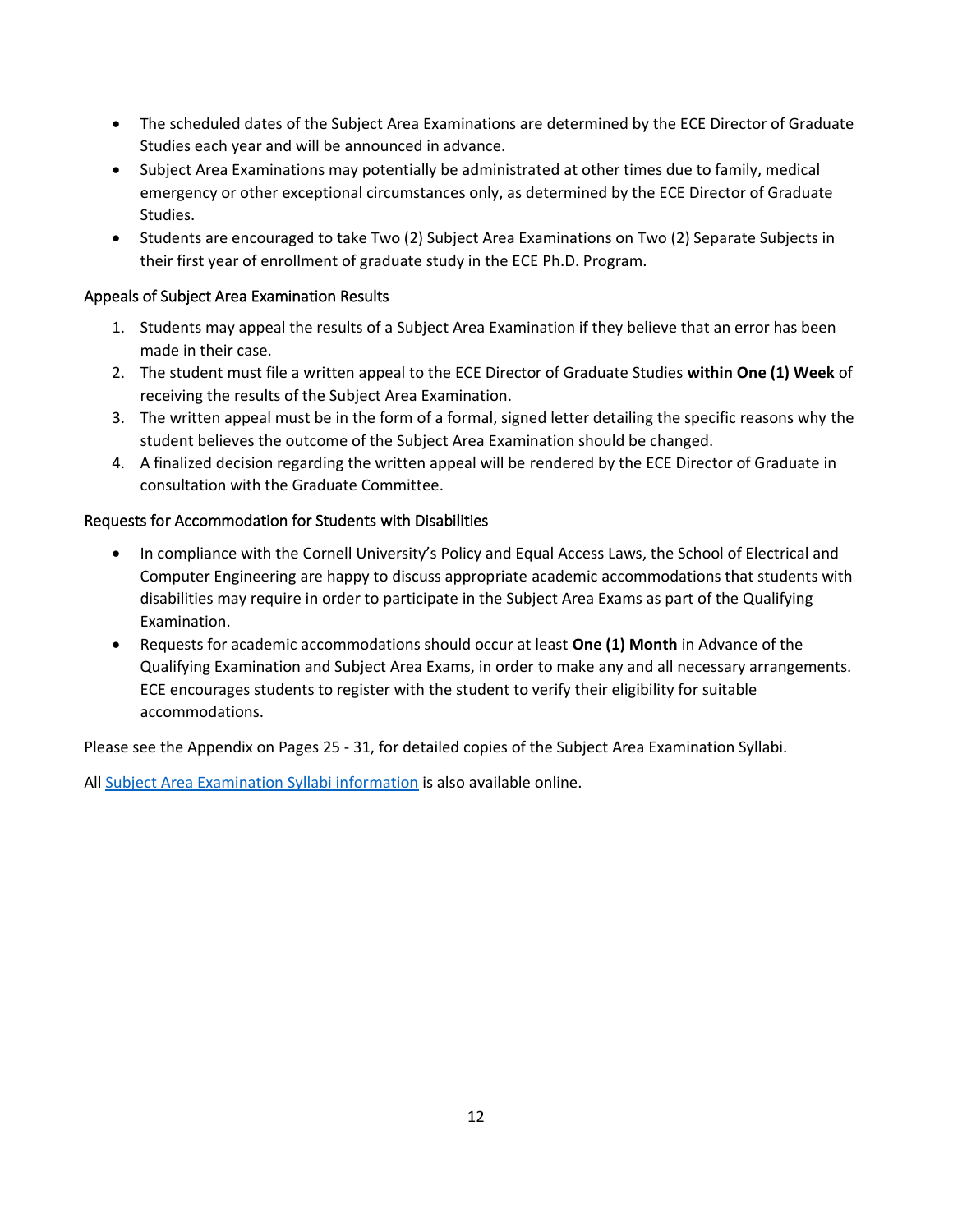# Examinations – Admission to Candidacy Examination (A Exam)

### **Overview**

Students are eligible to schedule their A Exam after Two (2) Semesters of Registration have been completed in the ECE Ph.D. Program.

The A Exam must be taken *PRIOR TO THE BEGINNING* of a Student's Seventh Semester of Registration.

The format of the A Exam is up to the discretion of the student's Special Committee Membership. In general, it is an oral examination. The student will present the topic that has been chosen to devote their dissertation to.

# Scheduling the Admission to Candidacy Examination (A Exam)

The student will need to schedule the A Exam at a time that is convenient for both them and their Special Committee Membership. Students are encouraged to complete the scheduling process well in advance of the date of the A Exam itself.

### Reserving a Room for the A Exam

Once a date and time have been established, the student should reserve a Conference Room where the A Exam will be held. There are conference rooms of varying size available in Phillips Hall, Rhodes Hall and Duffield Hall that can be reserved. Students will need to work with ECE Administrative Staff in order to reserve a conference room.

# Schedule A Examination and Research Compliance Form

### Filling It Out, Obtaining Online Approvals, Submitting the Form

- The student will need to go online and fill out the **Schedule A Examination and Research and Compliance Form**. The form can be found on the [Graduate School's Forms](https://gradschool.cornell.edu/forms/) page listed under "Exams and Research."
- The student will fill out the form completely before submitting for the necessary approvals of their entire Special Committee Membership, the ECE Director of Graduate Studies, and the ECE Assistant Director of M.Eng./Ph.D. Program (listed as "Graduate Field Assistant" on the form).
- The student will be responsible for obtaining the completion of all required online approvals in order for the form to be submitted to the Graduate School.
- Once all online approvals have been submitted, an automated email will be sent by the Graduate School confirming the scheduling of the student's A Exam.

### Deadline for Submission of A Examination and Research Compliance Form

- *The completed Schedule A Examination and Research Compliance Form must be submitted to the Graduate School a minimum of Seven (7) Calendar Days prior to the date of the scheduled A Exam*.
- There are *no exceptions* to this rule. Late submission of the Schedule A Examination and Research Compliance Form will result in the A Exam having to be re-scheduled.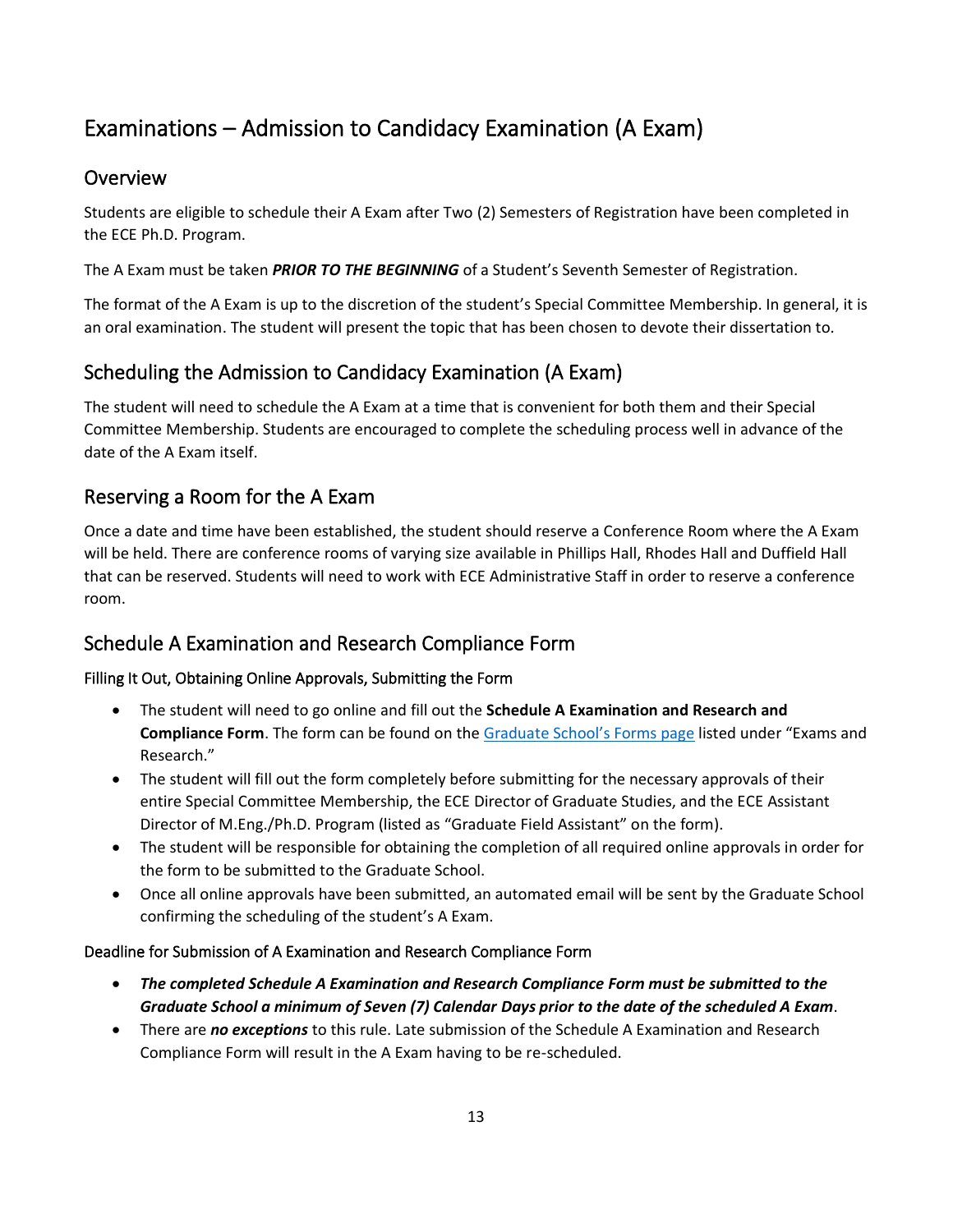## Announcement of the A Exam

The Date, Time and Location of the student's A Exam will be made public and posted to the [ECE Events Calendar.](https://www.ece.cornell.edu/ece/events)

### Results for Admission to Candidacy Examination (A Exam) Form

#### Filling It Out, Obtaining Online Approvals, Submitting the Form

- The student will need to go online and fill out the **Results for Admission to Candidacy Examination (A Exam) Form**. It can be found on the [Graduate School's Forms](https://gradschool.cornell.edu/forms/) page listed under "Exams and Research."
- The student will fill out the form completely before submitting for the necessary approvals of their entire Special Committee Membership, the ECE Director of Graduate Studies, and the ECE Assistant Director of M.Eng./Ph.D. Program (listed as "Graduate Field Assistant" on the form).
- The student will be responsible for obtaining the completion of all required online approvals in order for the form to be submitted to the Graduate School.
- Once all online approvals have been submitted, an automated email will be sent by the Graduate School confirming the receipt of the student's Results for Admission to Candidacy Examination (A Exam) Form.

#### Deadline for Submission of Results for Admission to Candidacy Examination (A Exam) Form

- *The completed Results for Admission to Candidacy Examination (A Exam) Form must be submitted to the Graduate School within Three (3) Business Days of the completion of the A Exam.*
- There are *no exceptions* to this rule. Late submission of the Results of Admission for Candidacy Examination (A Exam) Form will result in the results of the student's A Exam *not being accepted*.

### Master of Science (MS) without Thesis Degree

All Students who successfully complete their A Exam are eligible to earn a Master of Science (MS) without Thesis Degree. The student may only be awarded the MS degree if their Committee Membership deems it appropriate.

The student should discuss this option with their Special Committee Membership *in advance* of participating in their A Exam.

When the student's Committee Chair / Advisor submits their online approval for the Results of Admission to Candidacy (A Exam) Form, they should then indicate if the student should be receiving the Non-Thesis MS degree and continuing on in the ECE Ph.D. Program.

*Please be aware that the Graduate School will only award the Non-Thesis MS degree if it is clearly indicated on the Results for the Admission to Candidacy Examination (A Exam) Form.* The Graduate School will **NOT** retroactively award the Non-Thesis MS degree if it was not specifically indicated at the time of the submission of the Results for Admission to Candidacy Examination (A Exam) Form.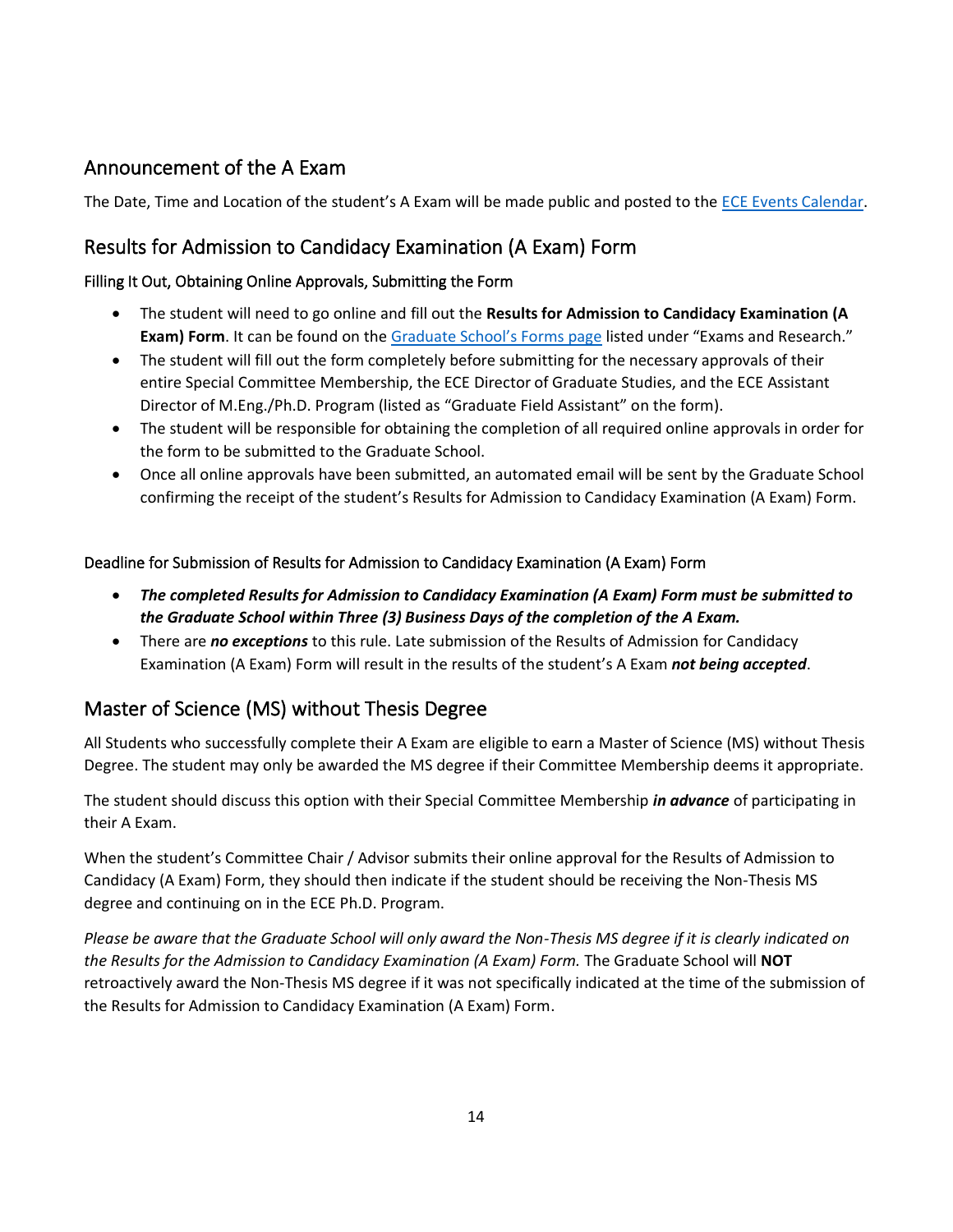# Examinations – Ph.D. Thesis Defense – B Exam

Students are eligible to schedule their B Exam after Six (6) Semesters of registration have been completed in the ECE Ph.D. Program.

Be aware that the student will be required to be enrolled *for a minimum* of Two (2) Semesters of registration between their A and B Exams.

# Submission of Thesis Draft to Special Committee Membership

Prior to Scheduling B Exam:

- The Graduate School's policy according to the [Code of Legislation](https://gradschool.cornell.edu/policies/code-of-legislation/) states, *"A Student must submit a completes draft of the thesis or dissertation to all Members of the Special Committee at least Six (6) Weeks before the Final Examination, unless the Special Committee modifies this requirement."*
- The student must confirm with their Special Committee Membership after they have reviewed the draft if it is appropriate to move forward with scheduling the B Exam.

## Scheduling the B Exam

The student will need to schedule the B Exam at a time that is convenient for both them and their Special Committee Membership.

### Reserving a Room for the B Exam

Once a date and time have been confirmed, the student should reserve a Conference Room where the B Exam will be held. There are Conference Rooms of varying size available in Phillips Hall, Rhodes Hall and Duffield Hall that can be reserved. You will need to work with the ECE Administrative Staff in order reserve a Conference Room.

### Schedule B Examination Form

### Filling It Out, Obtaining Online Approvals, Submitting the Form

The student will need to go online and fill out the **Schedule B Examination Form**. It can be found on the [Graduate School's Forms](https://gradschool.cornell.edu/forms)) page listed under "Exams and Research."

- The student will fill out the form completely before submitting it for the necessary approvals of their entire Committee Membership, the ECE Director of Graduate Studies and the ECE Assistant Director of M.Eng./Ph.D. Programs (listed as "Graduate Field Assistant" on the form).
- The student will be responsible for obtaining the completion of all required online Approvals in order for the form to be submitted to the Graduate School.
- Once all online Approvals have been submitted, an automated email will be sent by the Graduate School confirming the scheduling of the student's B Exam.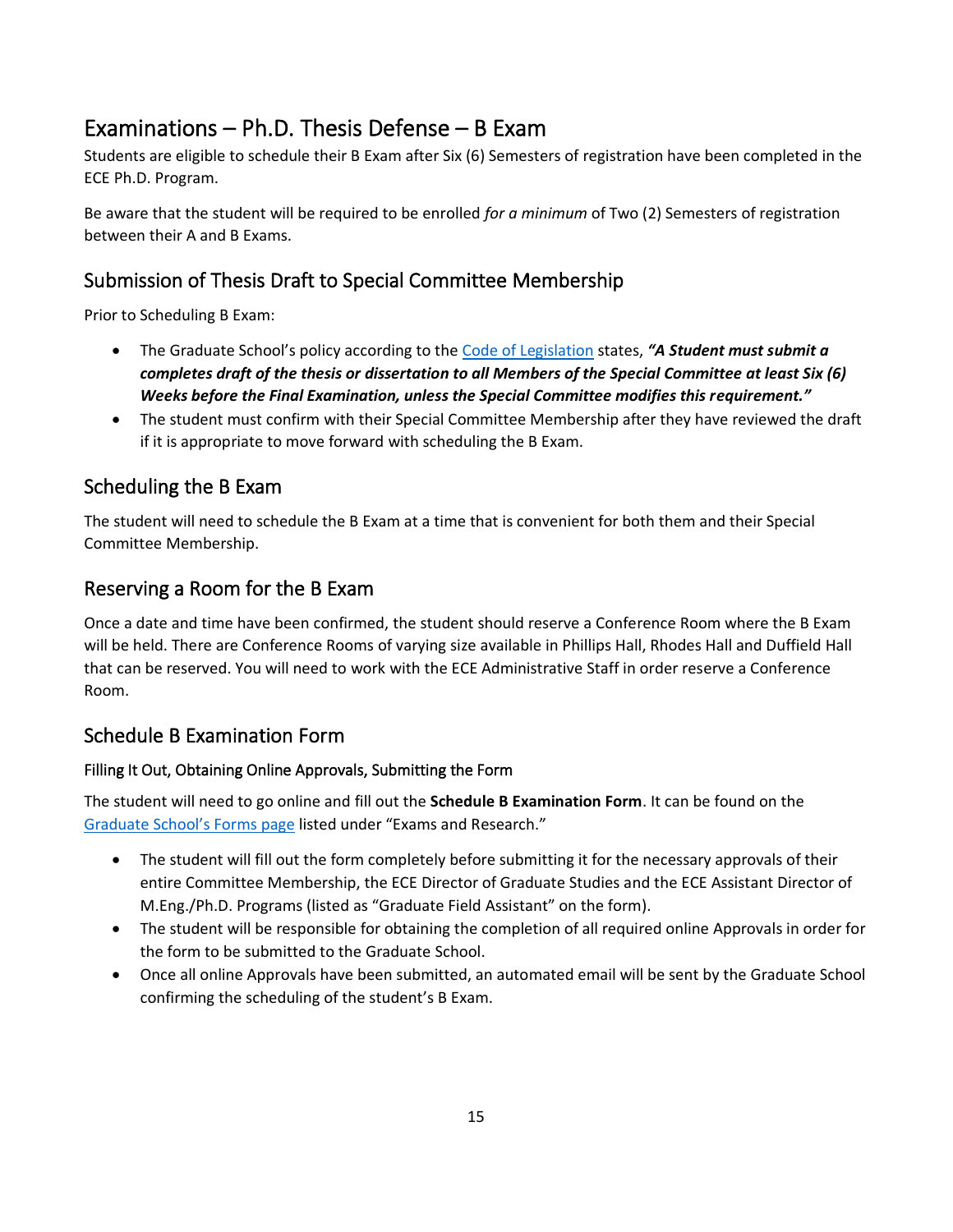### Deadline for Submission of Schedule B Examination Form

- *The completed Schedule B Examination Form must be submitted to the Graduate School a minimum of Seven (7) Calendar Days prior to the date of the scheduled examination.*
- There are *no exceptions* to this rule. Late submission of the Schedule B Examination Form will result in the examination having to be re-scheduled.

### Announcement of the B Exam

The Date, Time and Location of the student's B Exam will be posted on the [ECE Events Calendar.](http://www.ece.cornell.edu/ece/news/events.cfm)

# Results for Final Defense of Ph.D. Degree (B Exam) Form

### Filling Out the Form, Obtaining Online Approvals, Submitting the Form

- At the conclusion of the B Exam, the student will need to go online and fill out the **Results for Final Defense of Ph.D. Degree (B Exam) Form**. It can be found on the [Graduate School's Forms](https://gradschool.cornell.edu/forms) page listed under "Exams and Research."
- The student will fill out the form completely before submitting it for the necessary approvals of their entire Committee Membership, the ECE Director of Graduate Studies and the ECE Assistant Director of M.Eng./Ph.D. Programs (listed as "Graduate Field Assistant" on the form).
- The student will be responsible for obtaining the completion of all required online Approvals in order for the form to be submitted to the Graduate School.
- Once all online Approvals have been submitted, an automated email will be sent by the Graduate School confirming the receipt of the student's Results for Final Defense of Ph.D. Degree (B Exam) Form.

# Deadline for Submission of Results for Final Defense of Ph.D. Degree (B Exam) Form

- *The completed Results for Final Defense of Ph.D. Degree (B Exam) Form must be submitted to the Graduate School within Three (3) Days of the completion of the B Exam.*
- There are *no exceptions* to this rule. Late submission of the B Exam Results Form will result in the results of the student's B Exam not being accepted.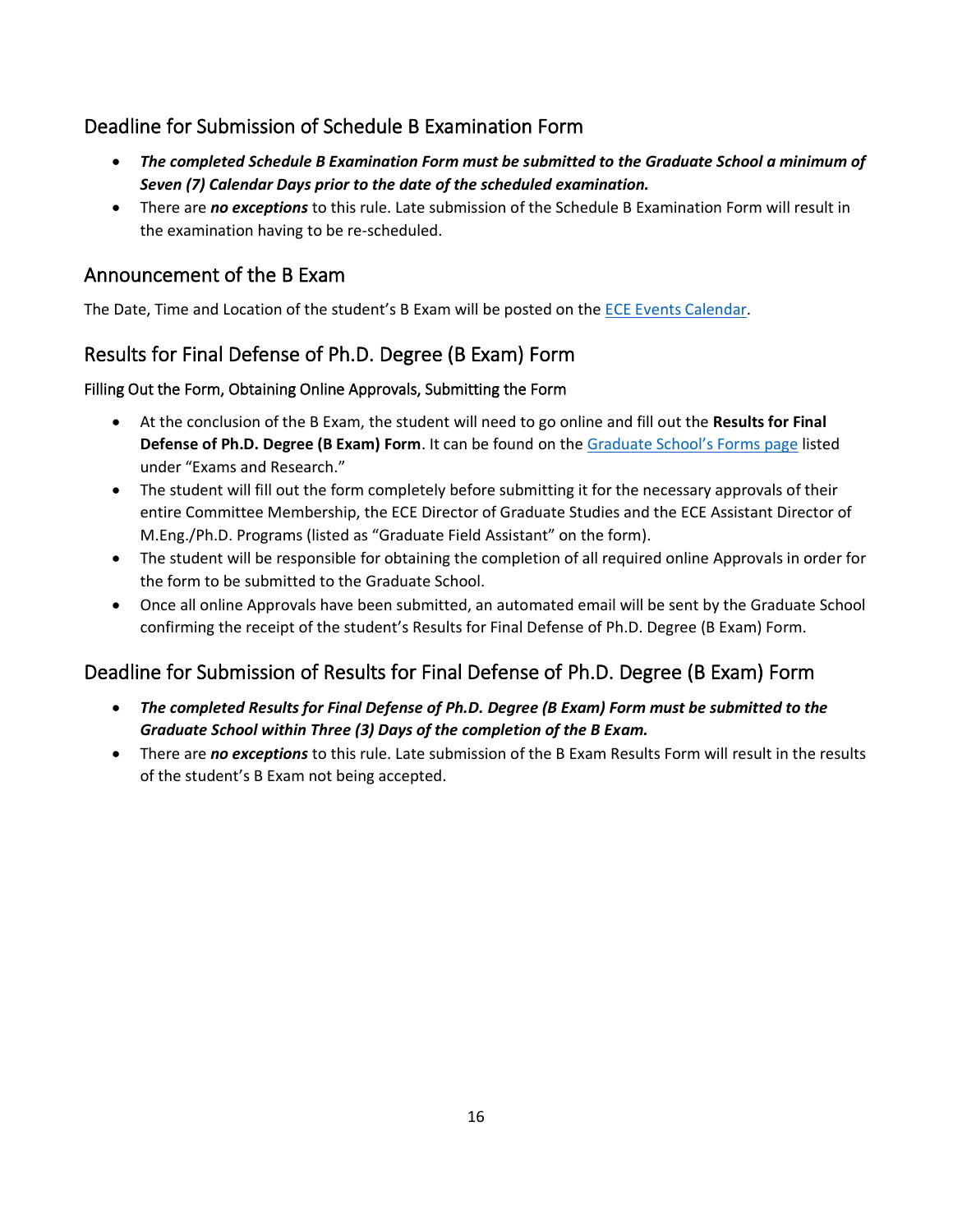# Suggested Timeline Towards ECE Ph.D. Degree

| Semester / Year                            | <b>Milestone / Details</b>                                                                                                                                                                                             |  |  |
|--------------------------------------------|------------------------------------------------------------------------------------------------------------------------------------------------------------------------------------------------------------------------|--|--|
| First Semester; First Year                 | Attend ECE Ph.D. Orientation.                                                                                                                                                                                          |  |  |
|                                            | Enroll in courses; consult with ECE Faculty Members for course<br>selection.                                                                                                                                           |  |  |
|                                            | Begin search for Committee Chair / Advisor. Contact ECE Faculty<br>Members you are interested in working with. Submit Committee Chair<br>/ Advisor official nomination via Student Center when selection is<br>made.   |  |  |
| Second Semester; First Year                | Continue search for Committee Chair / Advisor.                                                                                                                                                                         |  |  |
|                                            | Submit Committee Chair / Advisor official nomination via Student<br>Center when selection is made.                                                                                                                     |  |  |
|                                            | Committee Chair / Advisor search must be completed prior to the end<br>of your second semester of enrollment.                                                                                                          |  |  |
| Second Semester; First Year;<br>April      | Qualifying Examination / Subject Area Exams are scheduled during the<br>month of April.                                                                                                                                |  |  |
| Second Semester; First Year;<br>April/May  | Graduate Annual Review will be held to determine if ECE Ph.D.<br>Students have made necessary progress in early part of their Ph.D.<br>Program.                                                                        |  |  |
| Second Semester; First Year                | Students must complete Responsible Conduct of Research (RCR) online<br>foundational course.                                                                                                                            |  |  |
|                                            | RCR must be completed prior to the end of the first year of<br>enrollment.                                                                                                                                             |  |  |
| Third Semester; Second Year                | Students must nominate the two Minor Members of their Special<br>Committee prior to completion of third semester of enrollment.                                                                                        |  |  |
| Fourth Semester; Second<br>Year; April     | Students who did not successfully pass the Subject Area Examination<br>after their first attempt will have the opportunity to re-take their<br>Examination(s).                                                         |  |  |
| Fourth Semester; Second<br>Year; April/May | Second Graduate Annual Review will be held to determine if ECE Ph.D.<br>students have made necessary progress in early part of their Ph.D.<br>Program for students attempting Subject Area Exam(s) for second<br>time. |  |  |
| Fourth Semester; Second<br>Year; May/June  | Beginning with the end of the second year of enrollment, students<br>must begin participation in the annual Student Progress Review.                                                                                   |  |  |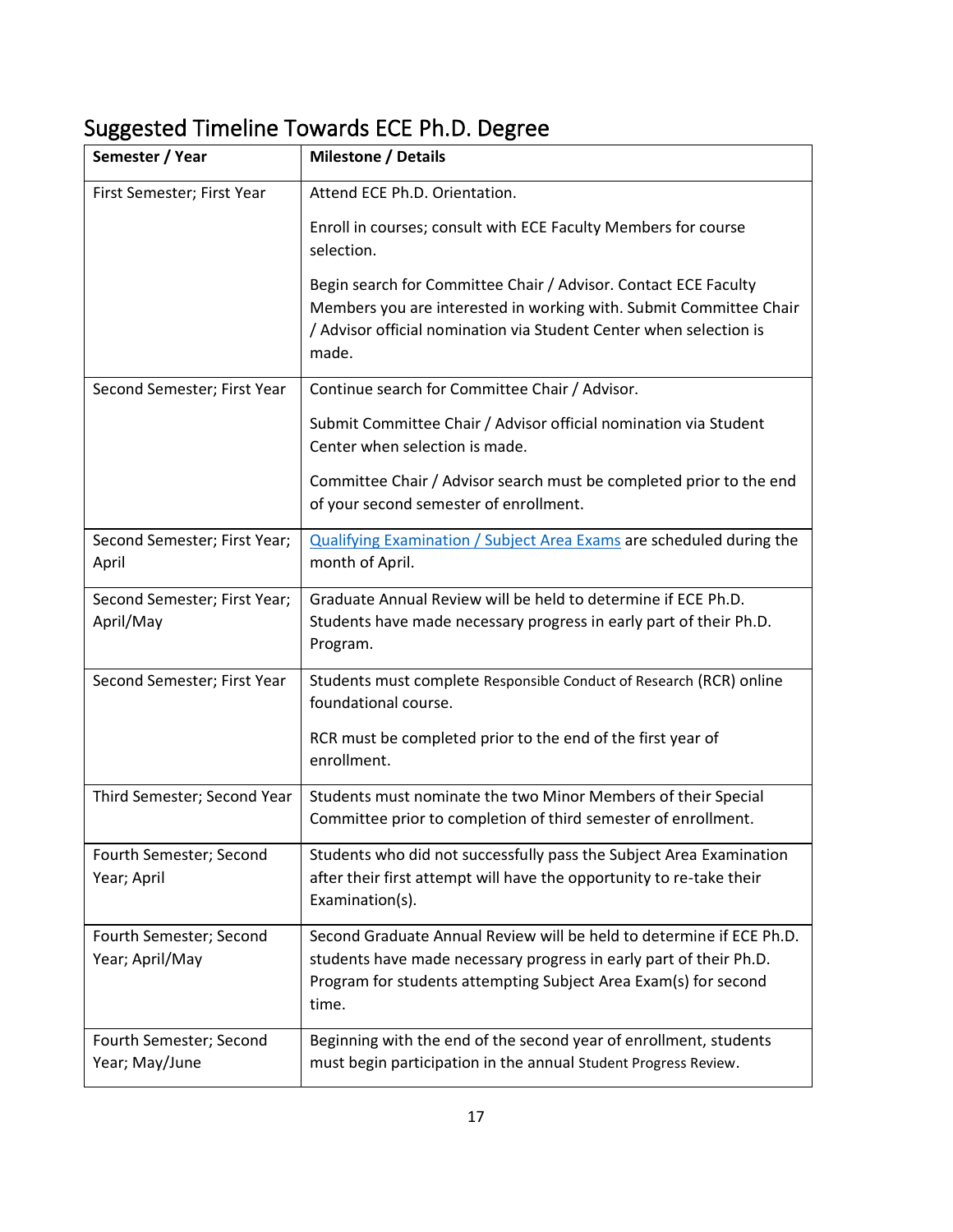|                             | Occurs annually during the spring semester.                                                                           |  |  |  |
|-----------------------------|-----------------------------------------------------------------------------------------------------------------------|--|--|--|
| Fifth Semester/Sixth        | Completion of Eight (8) Credit Hours of required ECE Coursework.                                                      |  |  |  |
| Semester; Third Year        | Must be completed prior to the Scheduling of the A Exam.                                                              |  |  |  |
| Fifth Semester/Sixth        | Begin working with Committee Membership towards planning for the                                                      |  |  |  |
| Semester; Third Year        | scheduling of the A Exam.                                                                                             |  |  |  |
|                             | The A Exam must be scheduled and completed prior to the start of the<br>Seventh Semester of enrollment.               |  |  |  |
| Sixth Semester; Third Year; | Students must participate in the annual Student Progress Review.                                                      |  |  |  |
| May/June                    | Occurs annually during the spring semester.                                                                           |  |  |  |
| Seventh Semester - Tenth    | Students should be meeting annually with their entire Special                                                         |  |  |  |
| Semester                    | Committee Membership.                                                                                                 |  |  |  |
|                             | Discussion of research progress and in particular, from the Eighth                                                    |  |  |  |
|                             | Semester on, to discuss plans for graduation. Updated materials such                                                  |  |  |  |
|                             | as the CV, conference abstracts, publications and transcripts, should<br>be distributed in advance of these meetings. |  |  |  |
| Eighth Semester; Fourth     | Students must participate in the annual Student Progress Review.                                                      |  |  |  |
| Year; May/June              | Occurs annually during the spring semester.                                                                           |  |  |  |
| Tenth Semester; Fifth Year; | Students must participate in the annual Student Progress Review.                                                      |  |  |  |
| May/June                    | Occurs annually during the spring semester.                                                                           |  |  |  |
| Tenth Semester; Fifth Year  | Expected scheduling and completion B Exam and Ph.D. Degree<br>Conferral                                               |  |  |  |

Students should bookmark and regularly visit the Graduate School's web page "[Understanding Deadlines and](https://gradschool.cornell.edu/academic-progress/thesis-dissertation/writing-your-thesis-dissertation/understanding-deadlines-and-requirements/)  Requirements" in order to following a definitive timeline towards their graduation.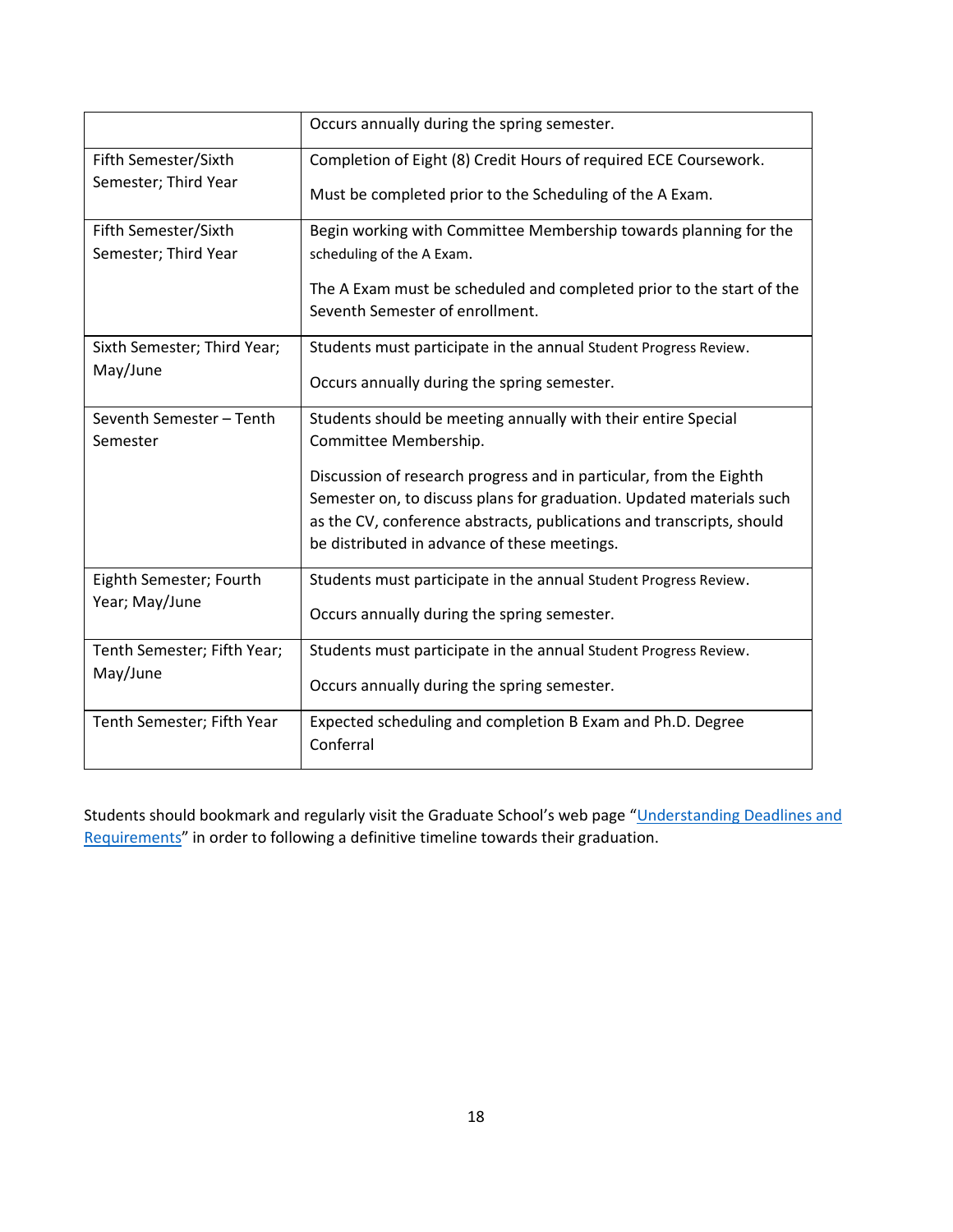# Financial Support

There are three types of available funding that we offered to applicants who receive admission offers. Each of them include a Full Tuition Fellowship, an Academic Year Stipend and a Student Health Insurance Package.

# Fellowship

- Admission offers of a Fellowship are generally One (1) or Two (2) Semesters in duration
- The Fellowship Stipend will be a slightly higher dollar amount for the first year only.
- While being supported on a Fellowship, you will have no formal obligations such as teaching of research for a specific group.

## Graduate Research Assistantship (GRA)

- An admission offer of a GRA will come directly from a specific ECE Faculty Member who has expressed a specific interest in having the admitted student join their research group upon entering our Ph.D. Program.
- Incoming GRAs are expected to begin focusing on research in the group of the ECE Faculty Member who has extended the offer or admission.
- Students are generally supported as GRAs by their Committee Chair / Advisor during the summer session.

# Teaching Assistantship (TA)

- An admission offer of a TA comes directly from ECE.
- Incoming TAs are expected to perform the required duties to support the course they will be assigned to which may include:
	- o Teaching Recitations
	- o Holding Office Hours
	- o Grading Exams and Homework Assignments
	- o Overseeing Lab Sections
- Specific TA duties are determined by the Course Instructor of the course they are assigned to.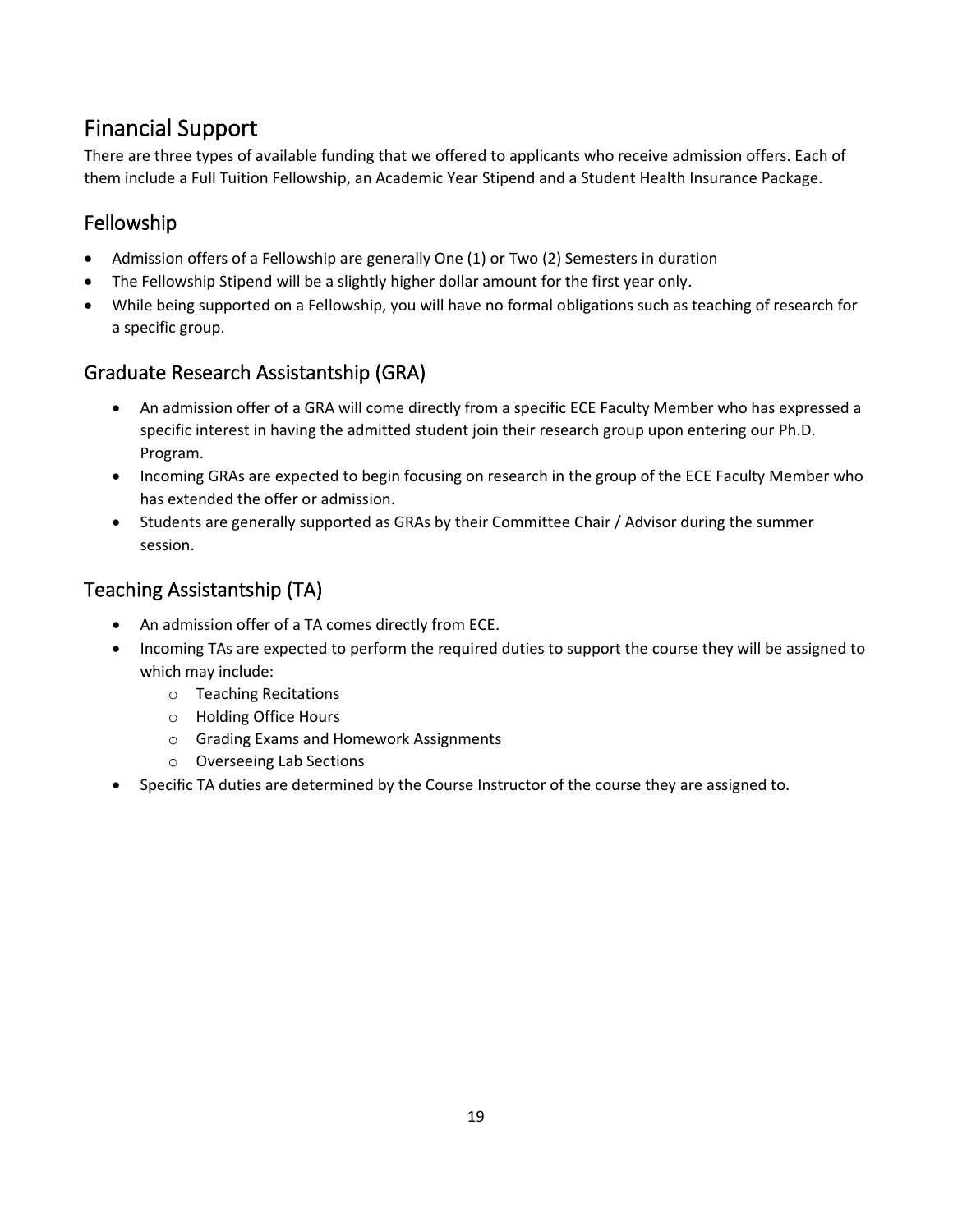# ECE Annual Ph.D. Student Awards

# Cornell ECE Outstanding Ph.D. Thesis Research Award

- Awarded annually; Nominations are due by end of the fall semester
- Students are nominated by their Committee Chair / Advisor
- Required materials from Students are a CV, Cornell Transcript, Innovative Claims and Major Impacts (describing their research), Thesis Draft or Collection of Research Papers
- Required materials from Faculty are a Nomination Letter from the Committee Chair / Advisor and two additional supporting Recommendation Letters
- An Ad Hoc Committee based on the ECE Graduate Committee evaluates all submissions and selects a winner
- Results are announced by the end of January
- Winner receives a \$3,000.00 cash award and an engraved plaque

## Cornell ECE Outstanding Ph.D. TA Award

- Awarded annually; Nominations are by in mid-spring semesters
- Students are nominated by an ECE Course Instructor for a course that they served as a Ph.D. TA for
- Required materials from the Course Instructor are a completed Nomination Form
- Required materials from Students are Teaching Philosophy and Major Contribution (describing their teaching style and method), a CV, a Recommendation Letter from a student who was registered in the course that the TA provided support for)
- An Ad Hoc Committee based on the ECE Graduate Committee evaluates all submissions and selects a winner
- Results are announced by late April
- Winner receives a \$3,000.00 cash award and an engraved plaque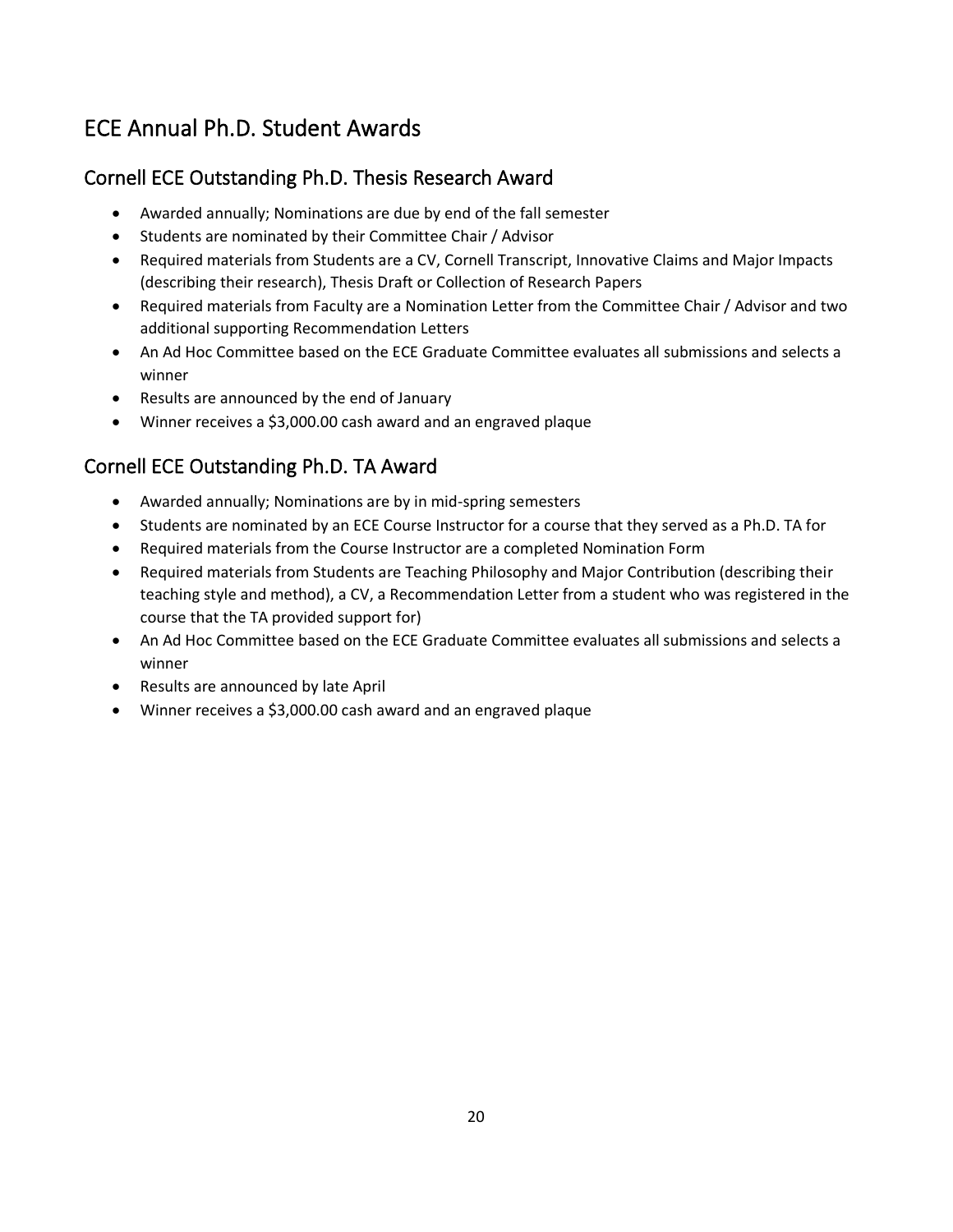# <span id="page-20-0"></span>ECE Leadership and Contact Information

| <b>Name</b>        | <b>Title</b>                                    | <b>Office</b>     | Email             |
|--------------------|-------------------------------------------------|-------------------|-------------------|
| Prof. Alyssa Apsel | Department Chair                                | 229 Phillips Hall | aba25@cornell.edu |
| Prof. Qing Zhao    | Director of Graduate Studies                    | 325 Rhodes Hall   | qz16@cornell.edu  |
| Prof. Aaron Wagner | Associate Director                              | 388 Rhodes Hall   | abw35@cornell.edu |
| Megan Whitman      | Director of Administration                      | 227 Phillips Hall | mlw57@cornell.edu |
| Scott Coldren      | Assistant Director M.Eng. and<br>Ph.D. Programs | 223 Phillips Hall | sec36@cornell.edu |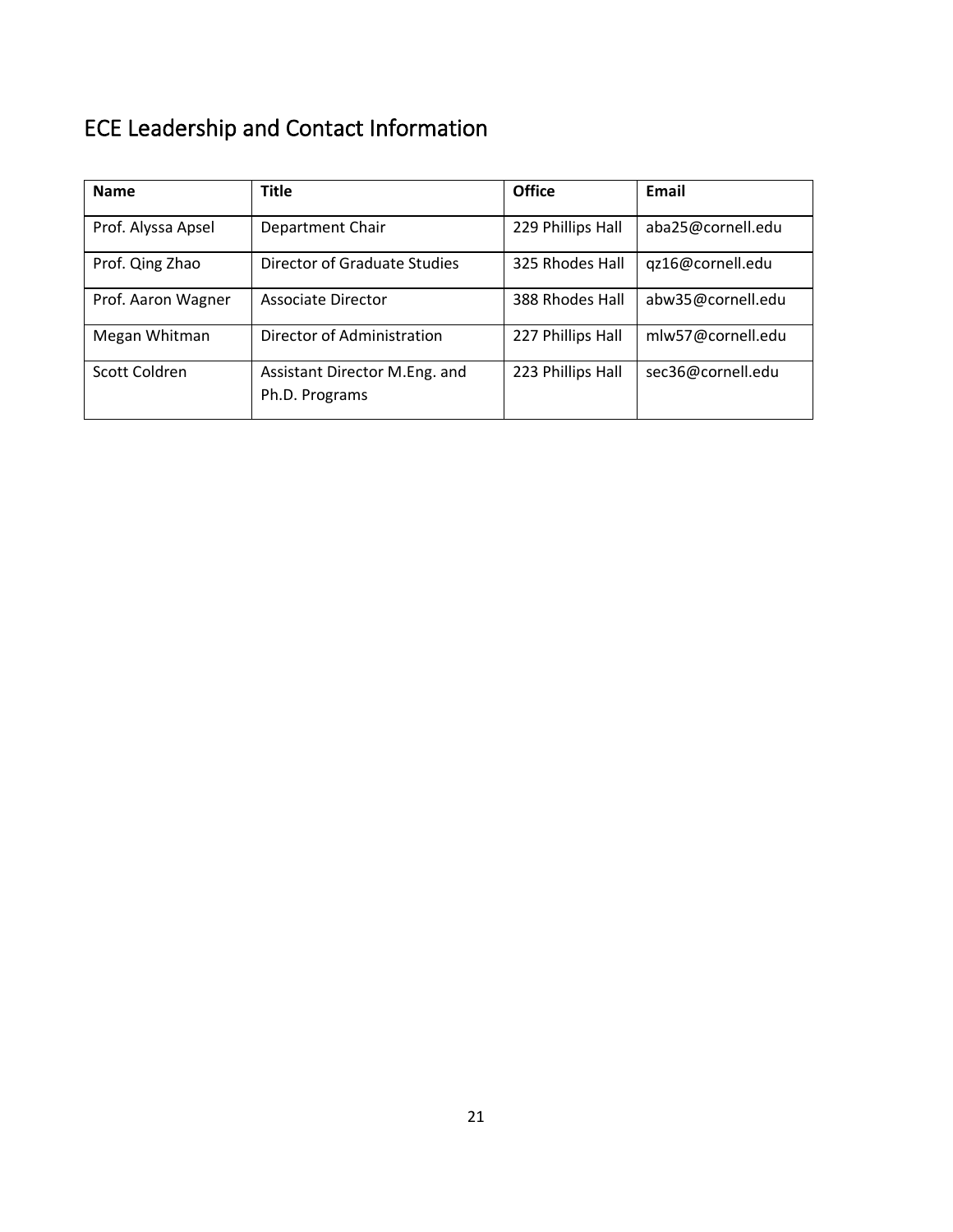# Graduate School Resources

The [Office of Academic and Student Affairs](https://gradschool.cornell.edu/academic-progress/office-of-academic-and-student-affairs/) works with graduate faculty and graduate students on academic policy and programs, academic integrity and misconduct, responsible conduct of research, petitions requesting exceptions to graduate school policy as outlines in the Graduate Faculty's Code of Legislation, and academic progress and students status. The office also offers academic, writing and professional development programs, including proposal/thesis/dissertation writing boot camp, the Productive Writer email [\(Sign Up](https://visitor.r20.constantcontact.com/manage/optin?v=0017CAV_ERFAzG-bsR2rbY4QAU7BD0rR-PSX5tTIbrEZ2ZeIq_5sM5oWHAbahjfmMIGSvpAJ7HrEUgIgATfJ9QM5biKJ8D8LAir5jA3xeS-7TvQAbCNppWXr_LyZA17kWpBLMgOn7RxLxd81zYjwfdsjDGoLUoPrdBpbIE5NrJHYl-Cw0EjUaV4lEGz8ZQVzXz2DV7h8RBN9-08jmhHwXgu4LFwSSCnWkDBQ0UFOlPUBocJaKQzsiZcdg%3D%3D)), Graduate Write-Ins, Productive Writing workshops, [Fellowship Application Writing Workshops](https://gradschool.cornell.edu/academic-progress/office-of-academic-and-student-affairs/fellowship-workshops/) and Fellowship Listserv [Tips,](https://gradschool.cornell.edu/academic-progress/office-of-academic-and-student-affairs/fellowship-workshops/fellowship-application-tips/) [Productive Fellowship Writer Mailing List,](https://gradschool.cornell.edu/academic-progress/office-of-academic-and-student-affairs/fellowship-workshops/productive-fellowship-writer/) [Writing and Publishing Workshop Series,](https://gradschool.cornell.edu/academic-progress/office-of-academic-and-student-affairs/writing-and-publishing-workshop-series/) [Three Minute Thesis](https://gradschool.cornell.edu/academic-progress/office-of-academic-and-student-affairs/three-minute-thesis/)  [Competition,](https://gradschool.cornell.edu/academic-progress/office-of-academic-and-student-affairs/three-minute-thesis/) and the [Advising Guide for Research Students.](https://gradschool.cornell.edu/academic-progress/advising-guide-for-research-students-2020/)

The [Office of Inclusion and Student Engagement](http://www.gradschool.cornell.edu/inclusion) (OISE) supports an inclusive and welcoming environment for all graduate and postdoctoral scholars, but especially for those from marginalized communities and/or backgrounds historically excluded from and underrepresented in the academy. OISE supports systemic change and promotes a climate of diversity, belonging, equity, engagement, and achievement, which are integral components of graduate and postdoctoral education. OISE supports scholar success through recruitment, diversity fellowships, mentoring, professional, leadership, and community development programming, and ongoing support.

Recognizing that health and academic performance are intimately linked, the [Office of Graduate Student Life](https://gradschool.cornell.edu/student-experience/office-of-graduate-student-life/) is a source of information, support, and advocacy that creates a more student-centered graduate student life experience. In addition to being a first point of contact for students who are struggling or experiencing any form of distress, the Office of Graduate Student Life serves as a coordinating hub with campus-partners that focus on promoting a healthy and holistic student experience. More information on support is [available](https://gradschool.cornell.edu/student-experience/help-and-support/) online.

| <b>Name</b>             | <b>Title</b>                                           | Phone        | Email                   |
|-------------------------|--------------------------------------------------------|--------------|-------------------------|
| Jan Allen               | Associate Dean for Academic<br>and Student Affairs     | 607-255-4603 | jan.allen@cornell.edu   |
| Sara Xayarath Hernández | Associate Dean for Inclusion<br>and Student Engagement | 607-255-3030 | sh267@cornell.edu       |
| Jason Kahabka           | Associate Dean for<br>Administration                   | 607-254-3324 | jek15@cornell.edu       |
| Janna Lamey             | Senior Assistant Dean for<br>Graduate Student Life     | 607-255-5184 | janna.lamey@cornell.edu |

# Graduate School Contacts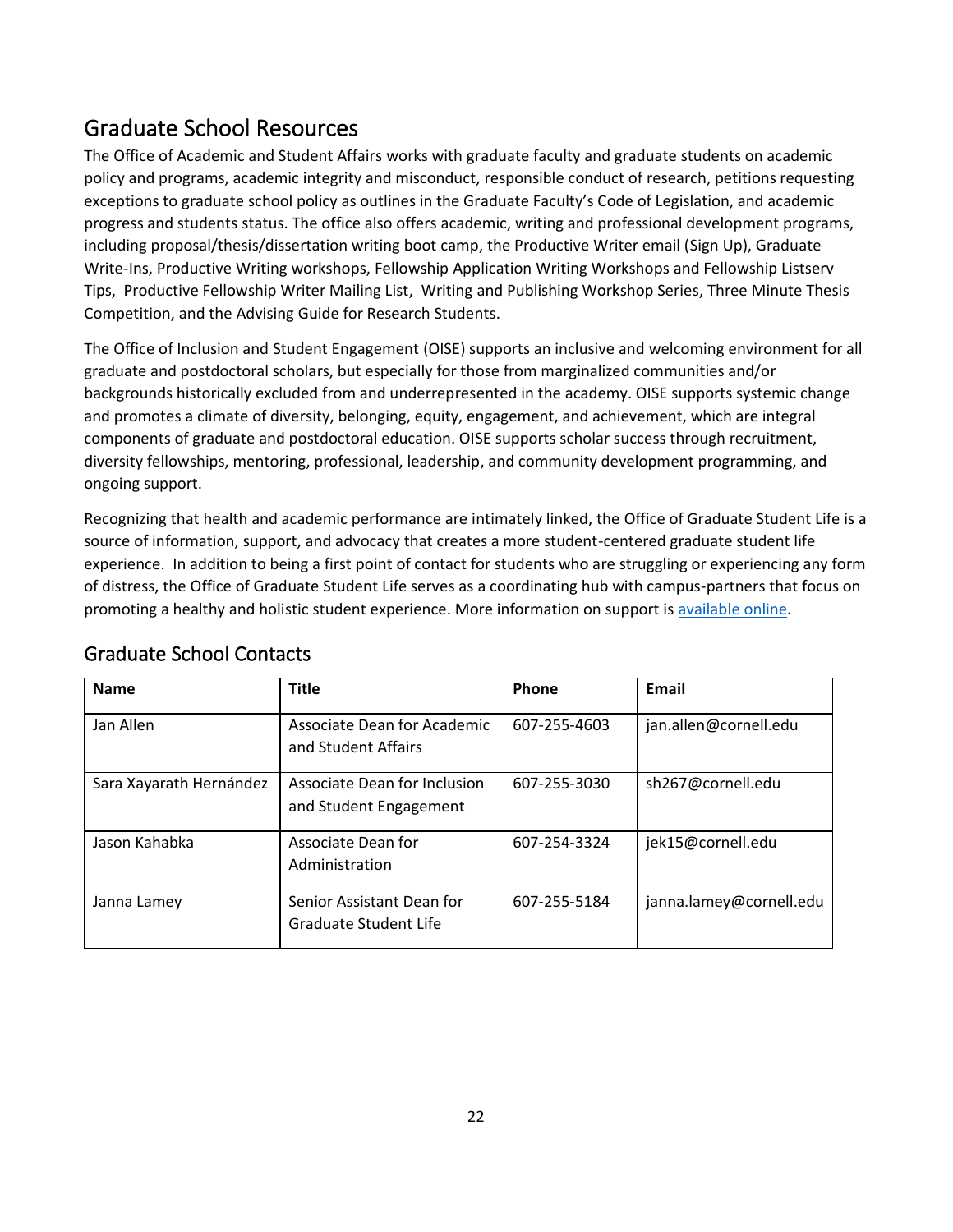# APPENDIX – Syllabi for ECE Subject Area Examinations

All Subject Area Examination Syllabi information is also [available online](https://www.ece.cornell.edu/ece/programs/graduate-programs/phd-program/phd-examinations/qualifying-examination-q-exam).

### Subject Area: Random Processes and Probability

#### Reference:

Probability, Statistics, and Random Processes for Electrical Engineering by Alberto Leon-Garcia.

#### Basic Concepts:

Sample spaces, probability measures, outcomes, events, combinatorial approaches to computing probabilities, conditioning, total probability, independence, Bayes' rule.

#### Random Variables:

Definition of, probability mass functions (PMFs), probability density functions (PDFs), cumulative distribution functions (CDFs), commonly used distributions, expectations, characteristic functions, moment inequalities.

#### Random Vectors:

Definition of, joint PMFs, PDFs, and CDFs, joint characteristic functions, conditional distributions and conditional expectation, joint moments, covariance matrices and their properties, jointly Gaussian random variables.

#### Limit Theorems:

Law of large numbers, central limit theorem.

#### Estimation:

LLSE and MMSE estimators.

#### Detection:

MAP and ML detectors.

#### Second-Order Random Processes:

Stationarity and wide-sense stationarity, autocorrelation, power spectral density, white noise, filtered random processes.

#### Discrete-Time Markov Chains:

Definition, conditions for stationarity, n-step transition probabilities, stationary distributions, occupancy rates.

#### Continuous-Time Markov Chains:

Definition, conditions for stationarity, the forward and backward equations, Poisson processes, the M/M/1 queue, occupancy rates.

### Subject Area: Computer Architecture

### Helpful Resources:

The area exam will cover the topics listed below. The following resources may be helpful in studying the topics.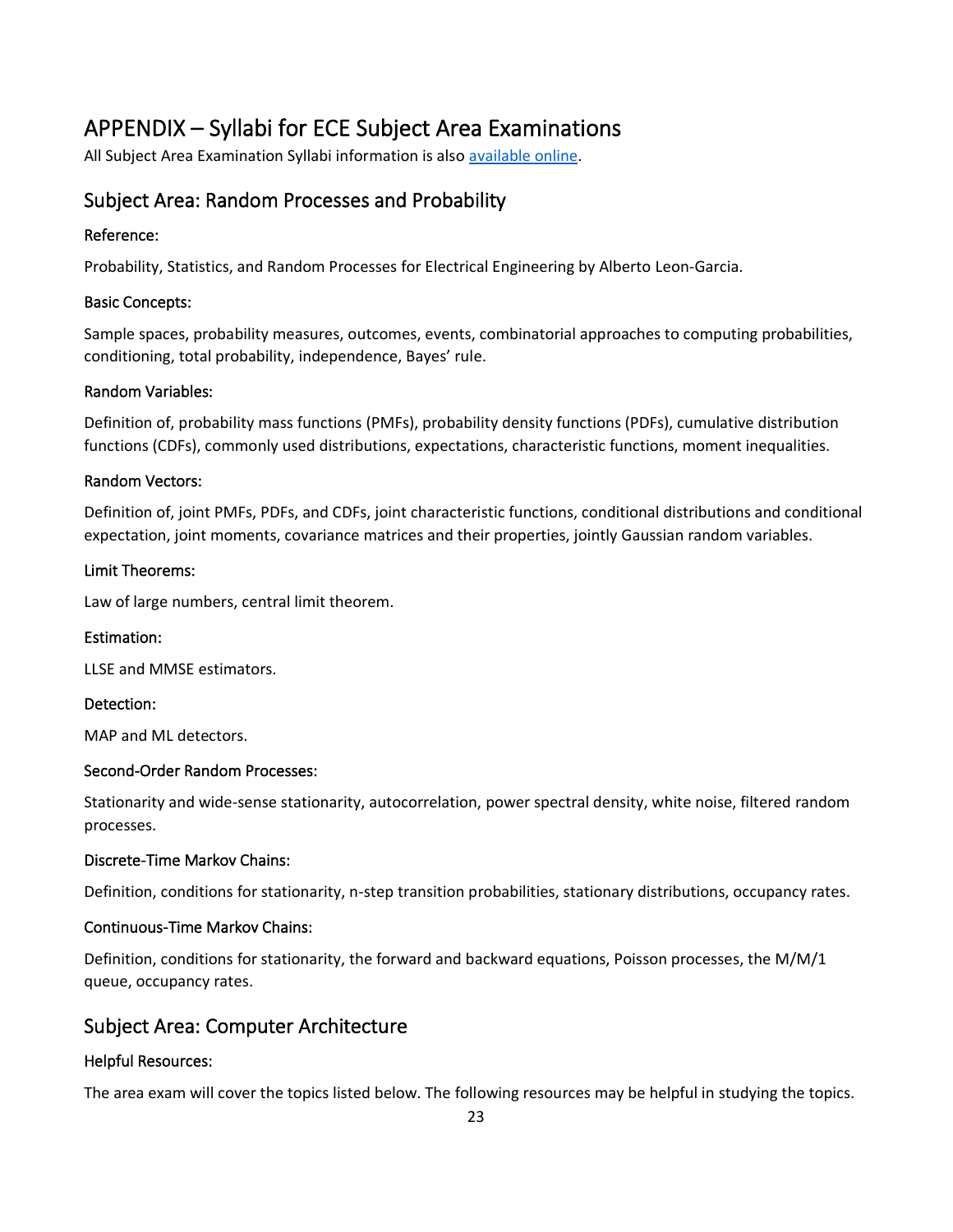- Cornell Undergraduate Courses: ECE2300, ECE4750
- References: "Digital Design and Computer Architecture" by Harris & Harris, "Computer Architecture: A Quantitative Approach" by Hennessy & Patterson, "On-Chip Networks (Synthesis Lectures on Computer Architecture)" by Peh and Jerger.

#### Boolean Algebra:

Axioms and main theorems of Boolean algebra; combinational logic minimization: Algebraic simplification, Karnaugh maps, don't-cares, races.

#### Combinational Blocks:

Mux, demux, decoder, encoder; carry-propagate adder, carry-save adder, carry- lookahead adder; integer multiplication.

#### Sequential Logic:

D-latch and SR-latch; master-slave D-flip-flop; timing of latches and flip-flops (setup/hold times); timing analysis (max. clock frequency, critical path, clock skew); race conditions; FSMs, communicating FSMs; Mealy and Moore automata; sequential logic design; registers, counters, timers.

#### Processors (basic):

Instruction set architectures; single-cycle processor datapath and control unit; hardwired vs. microcoded processors; pipelined processors; resolving structural, data, control, and name hazards; handling exceptions; analyzing processor performance (iron law of processor perf.); transition from CISC to RISC.

#### Memories:

Memory technology (registers, register files, SRAM, DRAM); spatial vs. temporal locality; direct-mapped vs. associative caches; write-through vs. write-back caches; replacement policies; parallel-read, pipelined-write caches; integrating processors and caches; analyzing memory performance (avg. memory access latency); virtual memory, page table, TLB; virtually vs. physically addressed/tagged caches; cache coherence, MSI; memory consistency; locks, barriers.

#### Networks:

Integrating processors, caches, and networks; analyzing network performance (ideal throughput, zero-load latency).

### Processors (advanced):

Superscalar execution; out-of-order execution: scoreboard, issue queue, reorder buffer, handling exceptions; register renaming: pointer-based, value-based schemes; memory disambiguation: finished-store buffer, finished-load buffer, load/store queues, in-order vs. out-of-order load/store issue; branch prediction: softwarebased, predication, one-level and two-level branch-history tables, tournament predictors, branch-target buffer, return address stack; speculative execution; VLIW processors: loop unrolling, software pipelining; SIMD processors: subword-SIMD, vector-SIMD; multithreaded processors: vertical multithreading, simultaneous multithreading.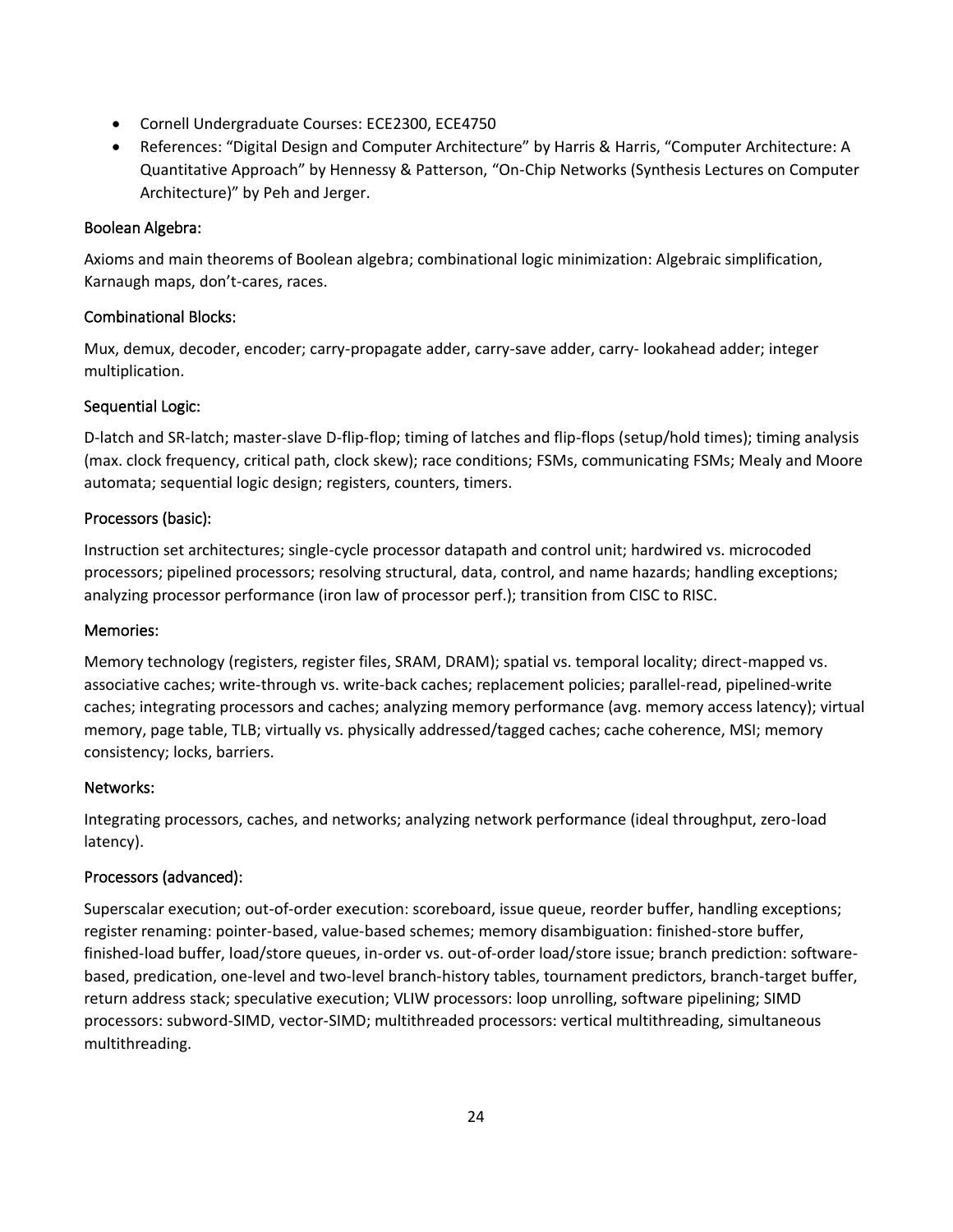Note: It is not enough just to be able to describe concepts; you will need to be able to apply concepts in new contexts, and also be able to evaluate design alternatives.

### Subject Area: Computer Systems

#### Helpful Resources:

The area exam will cover the topics listed below. The following resources may be helpful in studying the topics.

- Cornell Undergraduate Courses: ECE2400, ECE3140, CS4410, [CS4450]
- References: "All of Programming", Hilton & Bracy, "Hard Real-Time Computing Systems" by Buttazzo (available online through Cornell Library), "Operating Systems: Three Easy Pieces" by Arpaci-Dusseau & Arpaci-Dusseau.

#### Programs:

Instruction set architectures: instruction encoding, register organization, endianness, control flow; compiling, linking, and loading.

#### Calling Conventions and Stack:

Parameter-passing conventions; stack structure; stack frame.

#### Interrupts and Exceptions:

Polling; interrupts; exceptions; software traps; system calls.

#### Process Management:

Time-sharing; context switching; scheduling: FCFS, round-robin, priority, SJF; aperiodic real-time: EDD/EDF; periodic real-time; rate-monotonic scheduling; inter-process communication.

#### Memory Management and Storage:

Program layout, stack, heap; Memory protection, translation, and virtualization: base/bound, paging, segmentation; TLB; virtual memory; memory allocation; basic I/O; storage.

#### Concurrency:

Critical sections; atomicity; mutual exclusion, progress, fairness; locks and monitors; RMW operations, t&s; ticket lock; semaphores; wait/signal; Hoare vs. Mesa semantics; readers and writers; producers and consumers; priority inversion, PIP, PCP.

#### Networking:

End-to-End argument, Physical networking: wireless, circuit-and packet-switched, mobile networks; data link: MAC addresses, error correcting codes; medium access: ethernet, wireless LANs, bridging; network layer: routing, congestion control, QoS; transport layer: sockets, UDP, TCP; application layer: remote procedure calls, DNS; security: basic crypto, symmetric key algorithms, public key, digital signatures, key management, firewalls/IPSec, authentication protocols, web security (SSL).

Note: It is not enough just to be able to describe concepts; you will need to be able to apply concepts in new contexts, and also be able to evaluate design alternatives.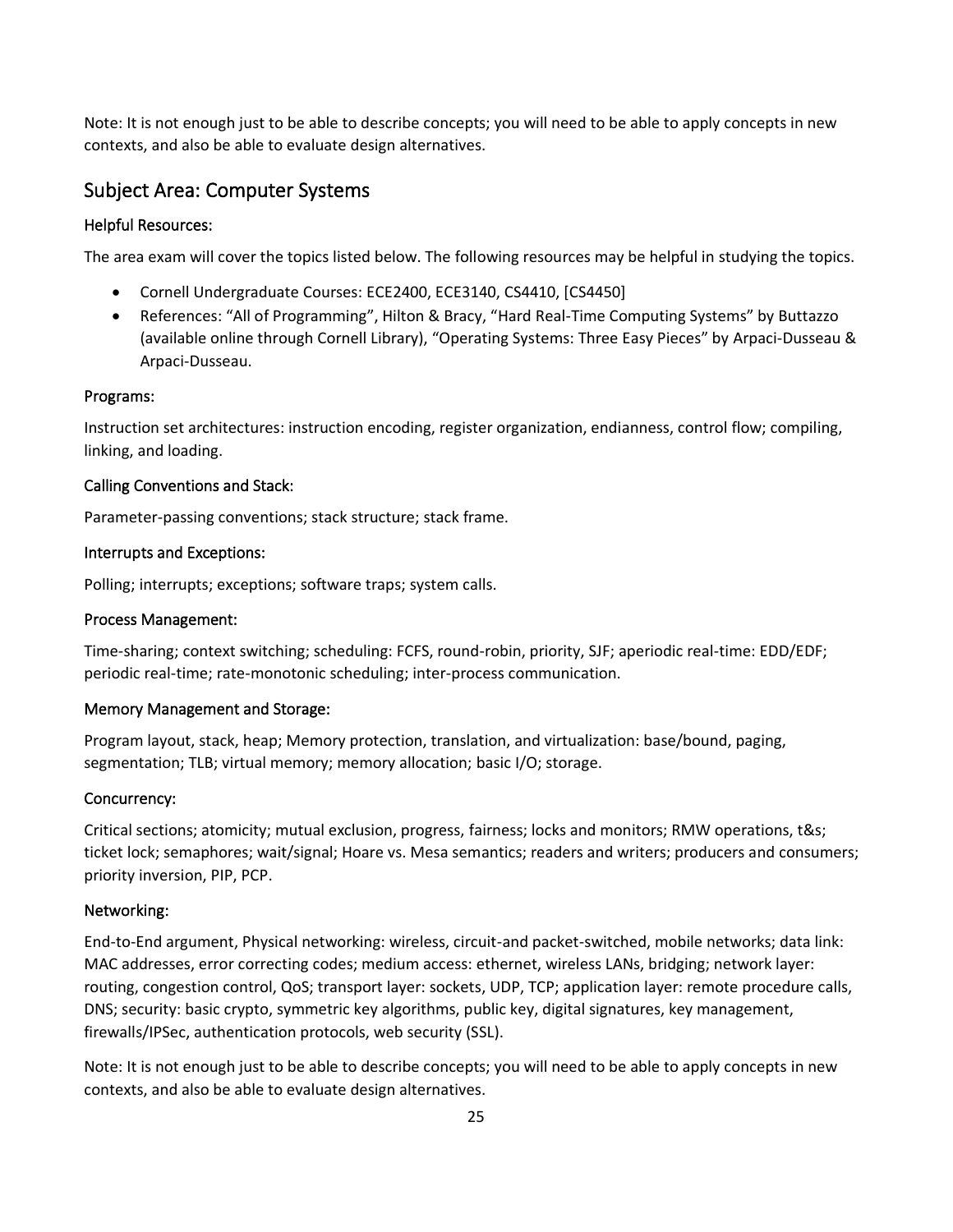## Subject Area: Circuits and Devices

The Circuits and Device area Subject Area Exam tests for the physical understanding of the behavior of semiconductor electronic devices and the principles underlying the behavior, and the ability and understanding of the design, analysis, and limitations of fundamental circuits.

This therefore includes the breadth of the behavior of electrons and holes and their transport in devices; modeling of that behavior in static, low frequency and high frequency conditions; and the application of such devices to circuits. Students are expected to demonstrate an understanding of devices (diodes, transistors and memories), transfer functions, feedback, and the limitations to the analysis of the physical behavior and models and the limits this places on their applicability.

### A list of Topical Areas in Circuits includes:

- Derive transfer functions of RLC circuits in Laplace and Fourier domains and be able to sketch the Bode plot of a transfer function.
- Apply Millers theorem to an amplifier with feedback (This includes real amplifiers such as commonsource, common drain, etc).
- Analyze basic op-amp circuits assuming an ideal op-amp.
- Draw complete (with capacitors) small-signal model of a MOSFET or BJT.
- Bias and Analyze a i) common source/common emitter amplifier, ii) common drain/common collector amplifier, and iii) common gate/common base amplifier for small signal gain, Zin and Zout for both lowand high-frequency cases (ie with and without including capacitors)
- Analyze a CMOS inverter in large signal, low frequency behavior, both single and multi-stage
- Analyze a cascode amplifier at low frequency for small signal gain, Zin and Zout.
- Analyze a differential pair at low frequency for small signal gain, Zin and Zout.
- Perform small-signal high-frequency analysis of an active current mirror.
- Calculate common-mode gain of a differential pair biased with a current mirror.
- Calculate the gain and transfer function of a simple op-amp.
- Be able to estimate the input impedance of an op-amp or other large amplifier.
- Calculate open- and closed-loop transfer function of a feedback loop in the following situations o Opamp circuits
	- o Common mode feedback
- Be able to describe the benefit of feedback for: o Increase bandwidth
	- o Improve linearity
	- o Stabilize unstable systems
	- o Understand noise sources due to pn-junctions, BJTs, MOSFETs, and flicker.

### A list of Topical of Areas in Devices includes:

- Electrons and holes in semiconductors (donors, acceptors, carrier populations, thermal equilibrium, electrostatic potential, Fermi energy, quasi-Fermi energy, temperature dependences, transport by drift and diffusion, generation and recombination).
- Energy description of device structures via band diagrams (conduction and valence band edges, quasi-Fermi energy and heterostructures).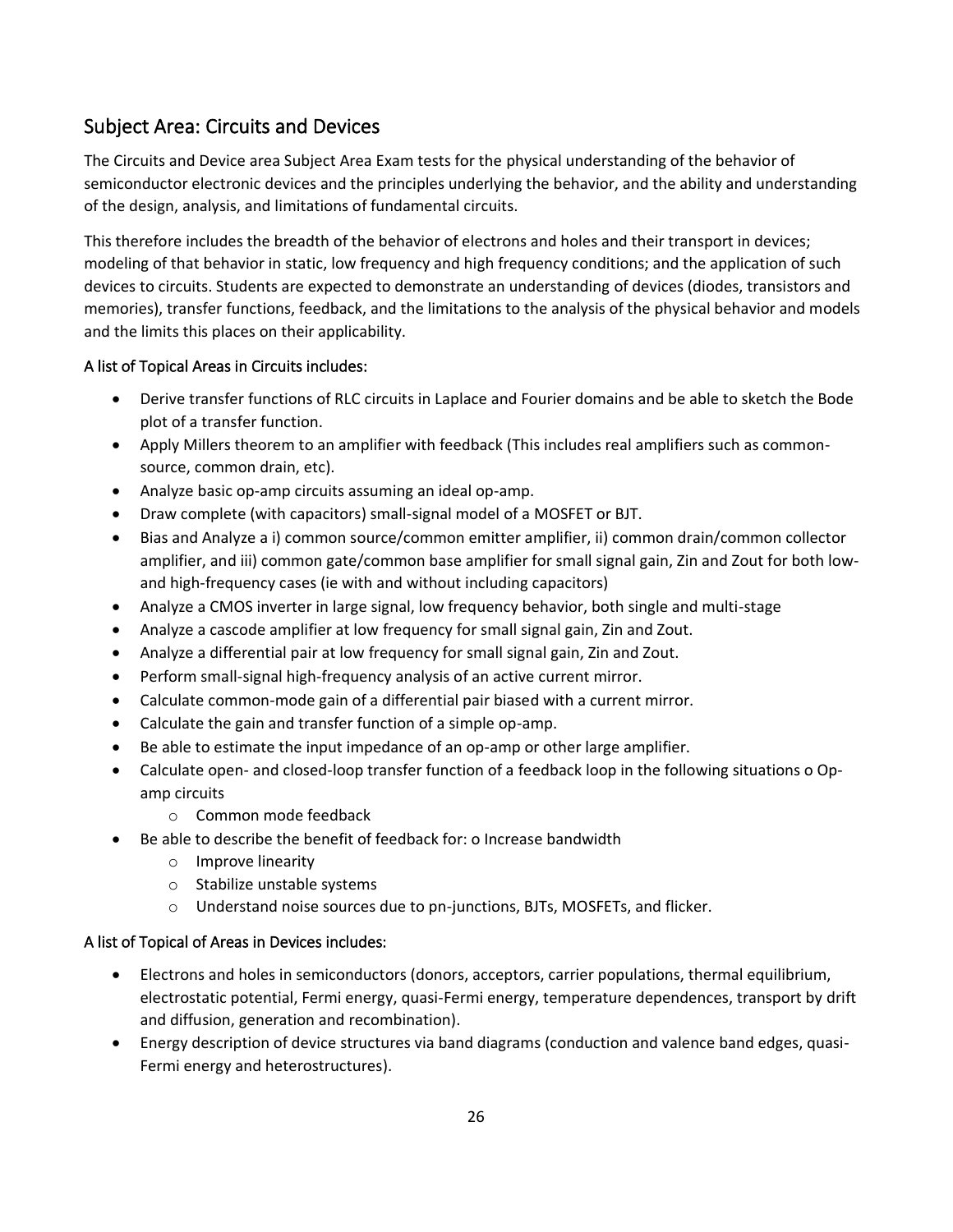- Junctions and diodes (metal-semiconductor junctions, ohmic contacts based on tunneling and interface recombination, p/n junction) in static, quasistatic, dynamic, and at high frequencies and their models.
- MOS junction (charge analysis, low-frequency, high frequency, deep depletion behavior, inversion layers, quantum-confinement effects).
- MOSFET (sheet charge modeling of MOSFET, gradual channel approximation, characteristics in subthreshold and supra-threshold conditions with drift and diffusive flow, quasistatic and small-signal models).
- MOSFET at small scale (scaling, short channel effects, parasitic bipolars, gate tunneling, drain-induced barrier lowering, gate-induce drain leakage, hot electron effects, Instabilities and stress-induced leakage currents, and transistors based on SOI, double-gate, strain, high-permittivity and fins).
- Memories (static and dynamic random access memories, non-volatile FLASH memories)
- Bipolar transistors (Design, polysilicon emitters, Ebers-Moll models, breakdown, Gummel plots, graded heterostructure bases, SiGe, IIIV, high frequency and digital models).
- Noise (Thermal, shot and 1/f noise, and such noise in MOSFETs and bipolar transistors)
- A reasonable text that tackles much of this breadth is Y. Taur and T. H. Ning, "*Fundamentals of modern vlsi devices*," Cambridge, ISBN 978-0-521-83294-6

### Subject Area: Solid State and Quantum

The Material covered in ECE 4070 (Solid State Physics of Semiconductors and Nanostructures) and material on introductory quantum mechanics.

### Material covered in ECE 4070 can be found at the following course website:

• <https://courses.cit.cornell.edu/ece407/> (all lecture handouts)

### Material on introductory quantum mechanics can be found in the following book:

- Title: Introduction to Quantum Mechanics (Chapters 1 through 9)
- Author: David J. Griffiths
- Publisher: Pearson Prentice Hall

### Subject Area: Electromagnetics and Optics

There are five general areas in E&M that you are expected to understand with sufficient depth to be able to describe the physics and limitations of a simple device or process.

### **Electrostatics**

- Coulomb's law
- Poisson, Laplace equations
- Gauss's law of electrostatics
- Potential energy
- Image charges
- Boundary value problems
- Energy stored in the electric field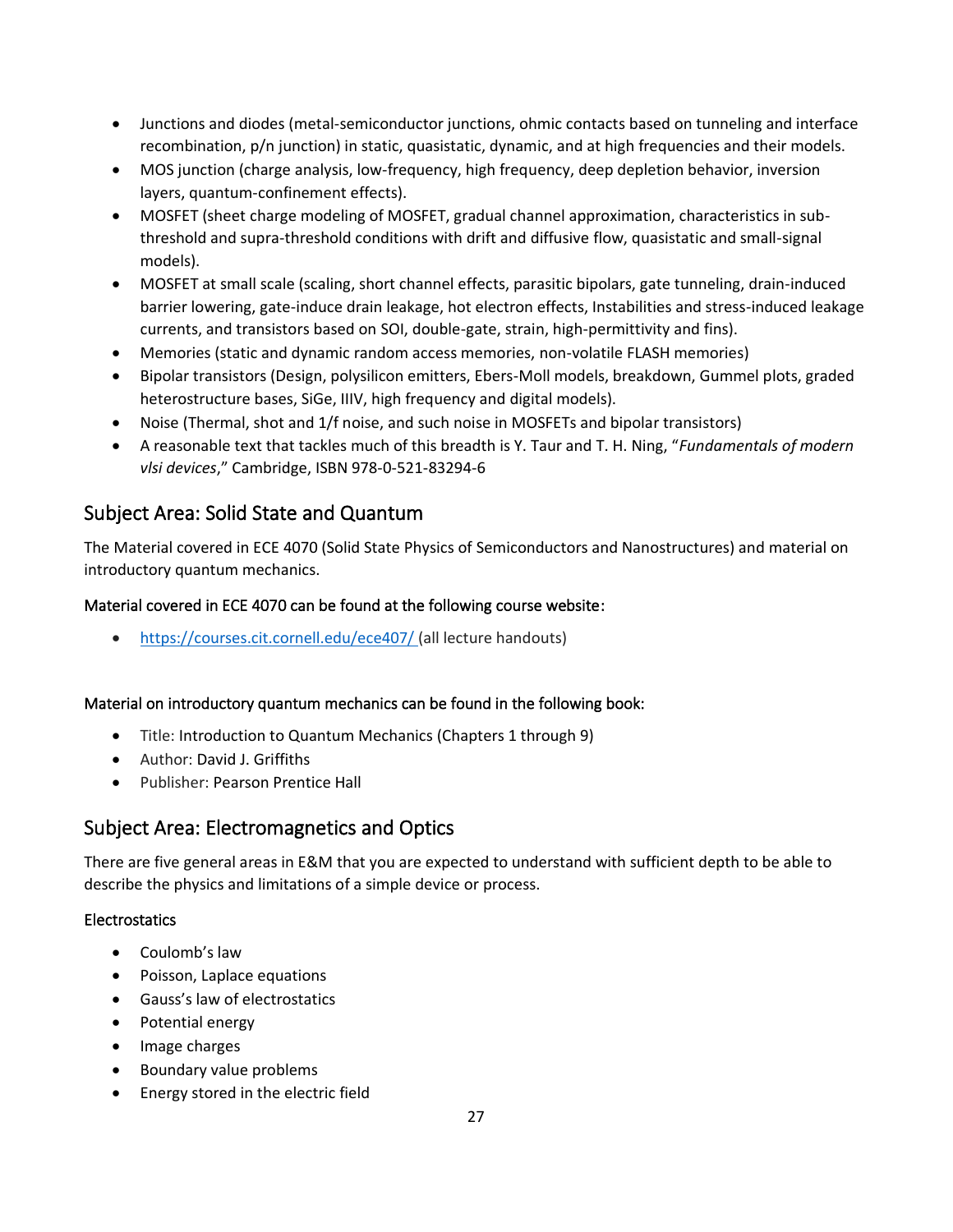#### Magnetostatics

- Biot-Savart law
- Ampere's law of magnetostatics
- Vector potential
- Lorentz force and torque
- Energy stored in the magnetic field

#### Maxwell's equations

- Faraday's law, induction
- Displacement current
- Constitutive relations
- Wave equation
- Solutions with rectilinear, cylindrical, and spherical boundary conditions
- Plane electromagnetic waves, wave propagation, and evanescent waves
- Polarization
- Reflection, refraction, interference
- Energy conservation and Poynting's vector

#### Waveguides, Resonant cavities, and Modes

- Electromagnetic boundary conditions
- TE, TM, TEM waveguide modes
- Fabry-Perot resonators

#### Radiation

- Electric dipole fields and radiation
- Magnetic dipole fields and radiation
- Simple dipole arrays, and image dipoles

### Subject Area: Digital VLSI

#### Helpful Resources:

The area exam will cover the topics listed below. The following resources may be helpful in studying the topics.

- Cornell Undergraduate Courses: ECE2300, ECE4740
- References: "Digital Design and Computer Architecture" by Harris & Harris, "CMOS VLSI Design: A Circuits and Systems Perspective" by Weste & Harris.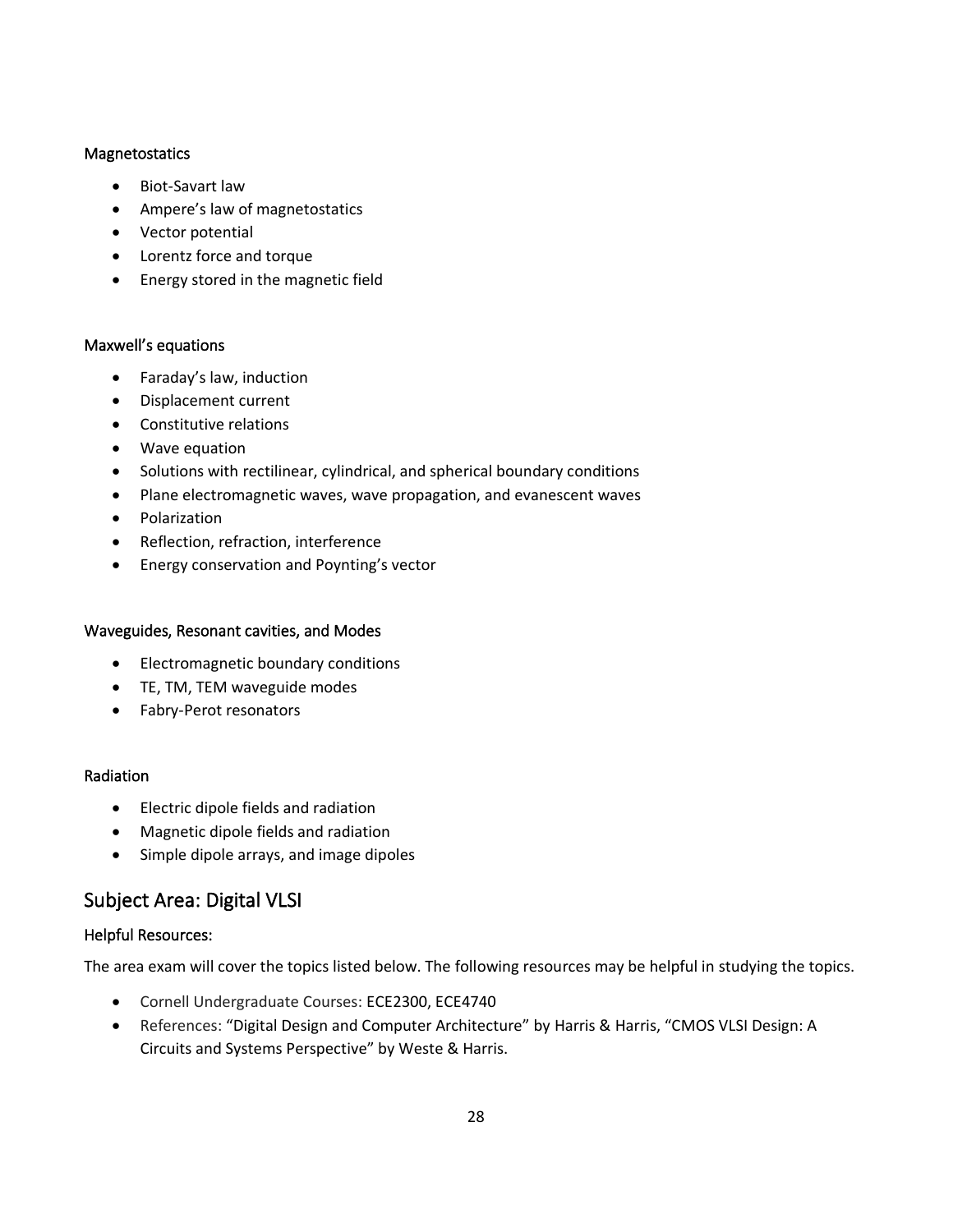#### VLSI General:

Moore's Law; Kryder's Law; Koomey's Law.

#### Boolean Algebra:

Axioms and main theorems of Boolean algebra; combinational logic minimization: Algebraic simplification, Karnaugh maps, don't-cares, races.

#### MOSFET:

P-N junction and diodes; operation regimes; body effect; short-channel effects; parasitic capacitances; switch model; pass transistors and transmission gates.

### CMOS Inverter:

Voltage transfer characteristics; operation regimes; regenerative property and noise margins; latch-up; dynamic behavior; propagation delay; sizing (logical effort).

#### Static CMOS:

Pull-up and pull-down networks; CMOS gate synthesis and analysis; standard-cell design; stick diagrams and Euler path; timing characteristic (worst/best case delay, rise/fall times); gate sizing (logical effort); passtransistor (PT) logic; transmission-gate (TG) logic.

#### Dynamic Logic:

Dynamic CMOS; domino logic; np-CMOS, zipper, and NORA logic.

### Sequential Logic:

D-latch and SR-latch; master-slave D-flip-flop; timing of latches and flip-flops (setup/hold times); timing analysis (max. clock frequency, critical path, clock skew); race conditions.

#### Wire Models:

RC model; fringing capacitance; wire parasitics and crosstalk; Elmore delay; IR drop.

### Energy/Power Consumption:

Static CMOS power consumption; dynamic CMOS power consumption; statistical power analysis; low-power design techniques; voltage-frequency scaling; leakage reduction.

#### Architecture Transforms:

Area/delay trade-off; coarse- and fine-grain pipelining; retiming; replication; iterative decomposition; time sharing.

### Adder Circuits:

Full adder (various designs); ripple-carry adder; Manchester-carry chain; carry-skip adder; carry-select adder; carry-save adder (CSA); carry-lookahead adder (CLA).